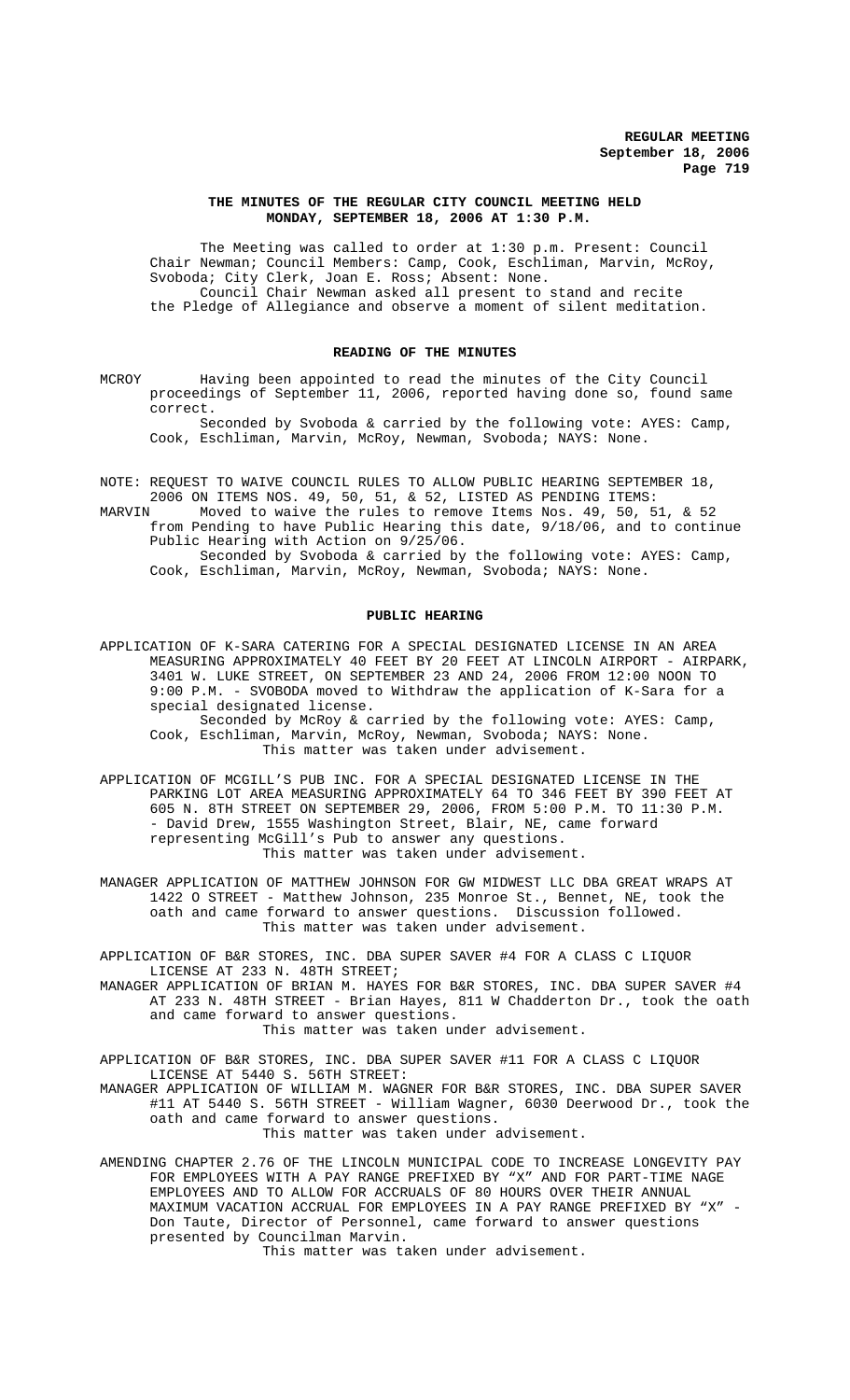ANNEXATION 06011 HARTLAND'S CARDINAL HEIGHTS 2ND - AMENDING THE LINCOLN CORPORATE LIMITS MAP BY ANNEXING APPROXIMATELY 22 ACRES OF PROPERTY GENERALLY LOCATED SOUTHWEST OF THE INTERSECTION OF N.W. 56TH STREET AND W. ADAMS STREET. (RELATED ITEMS: 06-158, 06-159, 06R-185;)

COZ 06046 - APPLICATION OF HARTLAND HOMES, INC. FOR A CHANGE OF ZONE FROM AG AGRICULTURAL DISTRICT TO R-3 RESIDENTIAL DISTRICT ON PROPERTY GENERALLY LOCATED SOUTHWEST OF THE INTERSECTION OF N.W. 56TH STREET AND W. ADAMS STREET. (RELATED ITEMS: 06-158, 06-159, 06R-185);

APPEAL OF HARTLAND HOMES INC. FROM THE CONDITIONS OF THE PLANNING COMMISSION APPROVAL OF SPECIAL PERMIT 2045A, FOR THE DEVELOPMENT OF HARTLAND'S CARDINAL HEIGHTS 2ND ADDITION COMMUNITY UNIT PLAN ON PROPERTY GENERALLY LOCATED AT N.W. 56TH STREET AND PARTRIDGE LANE. (RELATED ITEMS: 06-158, 06-159, 06R-185) (ACTION DATE: 9/25/06)- Peter Katt, 1045 Lincoln Mall, Suite 200, came forward representing Hartland Homes who have been developing this for 10 years. The appeal issue has been resolved. Discussion followed.

# This matter was taken under advisement.

- APPROVING THE JENSEN PARK ESTATES CONDITIONAL ANNEXATION AND ZONING AGREEMENT BETWEEN THE CITY AND JENSEN PARK LLC, RELATING TO THE ANNEXATION OF APPROXIMATELY 44.50 ACRES OF PROPERTY GENERALLY LOCATED AT THE NORTHEAST CORNER OF S. 84TH STREET AND YANKEE HILL ROAD. (RELATED ITEMS: 06R-186, 06-160, 06-161) (ACTION DATE: 9/25/06);
- ANNEXATION 04012 JENSEN PARK AMENDING THE LINCOLN CORPORATE LIMITS MAP BY ANNEXING APPROXIMATELY 66 ACRES OF PROPERTY GENERALLY LOCATED AT SOUTH 84TH STREET AND YANKEE HILL ROAD. (RELATED ITEMS: 06R-186, 06-160, 06- 161);
- CHANGE OF ZONE 04079 APPLICATION OF JENSEN PARK LLC FOR A CHANGE OF ZONE FROM AG AGRICULTURAL TO R-3 AND R-4 RESIDENTIAL ON PROPERTY GENERALLY LOCATED AT SOUTH 84TH STREET AND YANKEE HILL ROAD. (RELATED ITEMS: 06R-186, 06-160, 06-161)- Pamela Dingman, 2200 Fletcher Ave, #104, came forward representing Jensen Park, LLC stating the intent is to have 151 lots for sale. Discussion followed.

This matter was taken under advisement.

CHANGE OF ZONE 06055 - APPLICATION OF THE CITY OF LINCOLN URBAN DEVELOPMENT DEPARTMENT FOR A CHANGE OF ZONE FROM H-2 HIGHWAY BUSINESS DISTRICT TO B-3 COMMERCIAL DISTRICT ON PROPERTY GENERALLY LOCATED AT 5000 O STREET Wynn Hjermstad, Urban Development, came forward to state this Change of Zone is in reference to the HyVee store to be built on  $48<sup>th</sup>$  and O Street.

This matter was taken under advisement.

CHANGE OF ZONE 06050 - APPLICATION OF THE CATHOLIC BISHOP OF LINCOLN FOR A CHANGE OF ZONE FROM R-1 RESIDENTIAL DISTRICT TO R-1 RESIDENTIAL DISTRICT PUD ON PROPERTY GENERALLY LOCATED AT A STREET AND ELDON DRIVE - Rocky Weber, representing The Catholic Bishop of Lincoln, stated this property is to be used for the expansion of Pius X High School in the future. Discussion followed.

Brian Will, Planning Dept., came forward to answer questions. Discussion followed.

This matter was taken under advisement.

- ANNEXATION 03001 AMENDING THE LINCOLN CORPORATE LIMITS MAP BY ANNEXING APPROX. 214 ACRES OF PROPERTY GENERALLY LOCATED AT N. 56TH ST. & ARBOR RD. (IN CONNECTION 04R-273, 04-189, 04R-272) (10/11/04 - PLACED ON PENDING INDEFINITELY) (REQUEST TO WAIVE COUNCIL RULES TO REMOVE FROM PENDING FOR P.H. 9/18/06, WITH ACTION 9/25);
- APPROVING THE NORTH BANK JUNCTION ANNEXATION & ZONING AGREEMENT BETWEEN THE CITY AND ROGER & ELDONNA SCHWISOW AND HARTLAND HOMES, INC. RELATING TO THE ANNEXATION OF APPROX. 214 ACRES ON PROPERTY GENERALLY LOCATED AT N. 56TH ST. & ARBOR RD. (IN CONNECTION W/04-188, 04-189, 04R-272) (10/11/04 - PLACED ON PENDING INDEFINITELY) (REQUEST TO WAIVE COUNCIL RULES TO REMOVE FROM PENDING FOR P.H. 9/18/06, WITH ACTION 9/25);
- CHANGE OF ZONE 3398 APPLICATION OF HARTLAND HOMES, INC., RODGER & ELDONNA SCHWISOW FOR A CHANGE FROM AG AGRICULTURAL TO R-3 RESIDENTIAL FOR APPROX. 123 ACRES & H-4 GENERAL COMMERCIAL FOR APPROX. 21 ACRES ON PROPERTY GENERALLY LOCATED AT N. 56TH ST. & ARBOR RD. (IN CONNECTION W/04-188, 04R-273, 04R-272) (10/11/04 - PLACED ON PENDING INDEFINITELY) (REQUEST TO WAIVE COUNCIL RULES TO REMOVE FROM PENDING FOR P.H. 9/18/06, WITH ACTION 9/25);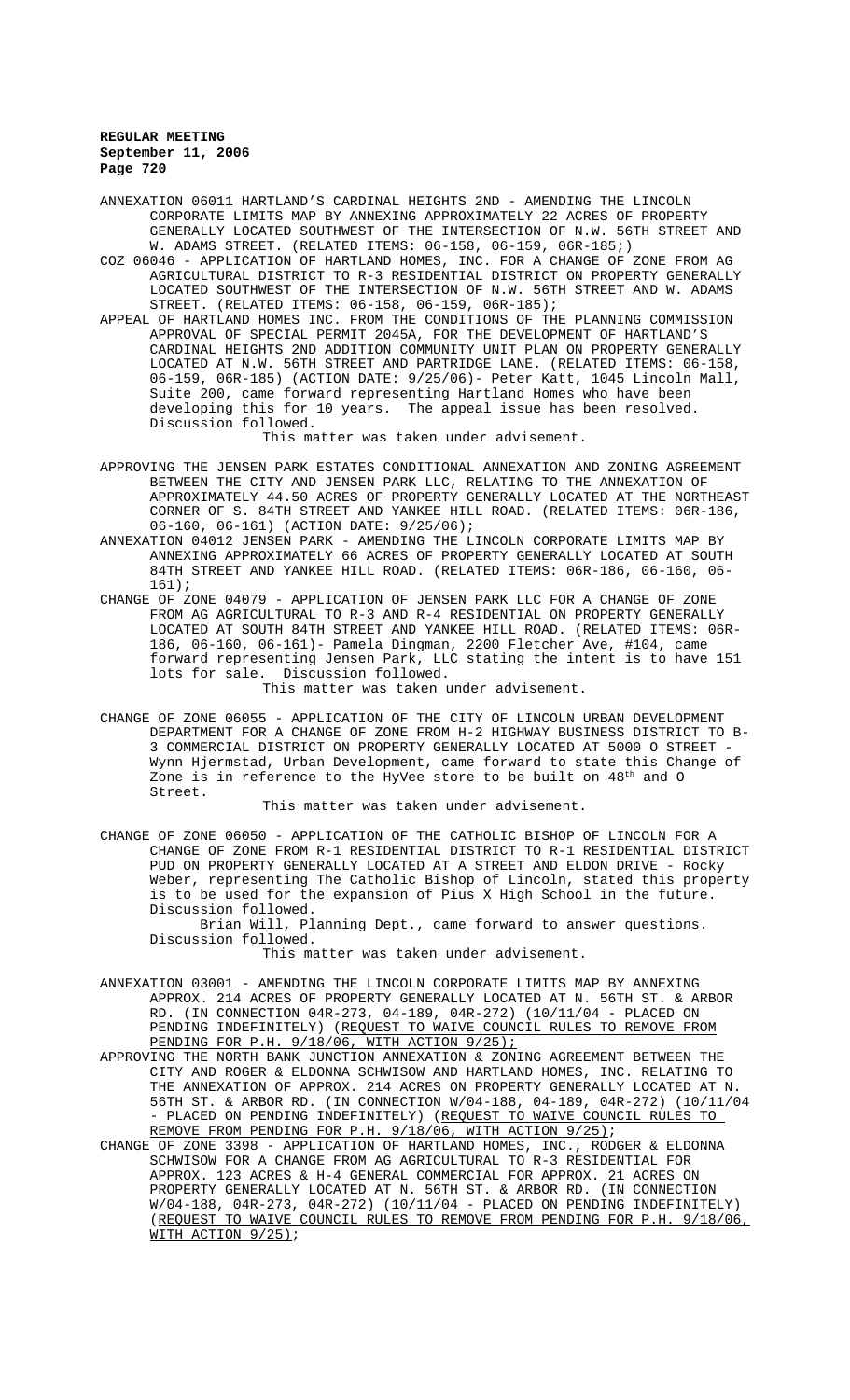- SPECIAL PERMIT 2004 APPLICATION OF HARTLAND HOMES, INC., RODGER & ELDONNA SCHWISOW TO DEVELOP 125,000 SQ. FT. OF PLANNED SERVICE COMMERCIAL FLOOR AREA, WITH VARIANCES TO THE REAR & SIDE YARD SETBACK REQUIREMENTS ON PROPERTY LOCATED AT N. 56TH ST. & ARBOR RD. (IN CONNECTION W/04-188, 04R-273, 04R-189, 04R-272) (10/11/04 - PLACED ON PENDING INDEFINITELY) (REQUEST TO WAIVE COUNCIL RULES TO REMOVE FROM PENDING FOR P.H. 9/18/06, WITH ACTION 9/25) - Peter Katt, 1045 Lincoln Mall, Suite 200, came forward representing Hartland Homes stating this Annexation, Change of Zone and Special Permit Final Plat is independent of the Redevelopment Plan. He was available for questions. Discussion followed. Danny Walker, 427 "E" Street, came forward to make comments. City Clerk responded to a comment made in reference to the Agenda placed in the Lincoln Journal Star. This matter was taken under advisement.
- APPROVING THE 2006-2007 CITY TAX RATE OF 0.28337 PER \$100.00 OF ASSESSED VALUATION - Steve Hubka, Budget Officer, came forward to state this will result in a decreased rate of 5.8% in property taxes. This matter was taken under advisement.
- APPROVING THE LAND APPLICATION OF BIOSOLIDS AGREEMENT BETWEEN THE CITY AND COUNTY TO COOPERATE AND ESTABLISH A PROGRAM AND DIVISION OF RESPONSIBILITIES FOR UTILIZING THE RESIDUAL WASTE OF THE CITY'S WASTEWATER TREATMENT PLANT FOR AGRICULTURAL LAND APPLICATION - Nicole Fleck-Tooze, Public Works and Utilities, came forward to answer questions. Discussion followed. This matter was taken under advisement.

- APPROVING THE COOPERATIVE AGREEMENT BETWEEN THE NEBRASKA DEPARTMENT OF ENVIRONMENTAL QUALITY (NDEQ) AND THE CITY REGARDING THE IMPLEMENTATION OF THE SECTION 319 PROJECT ENTITLED "URBAN RETROFIT POLLUTION REDUCTION";
- APPROVING THE COOPERATIVE AGREEMENT BETWEEN THE NEBRASKA DEPARTMENT OF ENVIRONMENTAL QUALITY (NDEQ) AND THE CITY REGARDING THE IMPLEMENTATION OF THE SECTION 319 PROJECT ENTITLED "HOLMES LAKE WATERSHED POLLUTION REDUCTION" - Nicole Fleck-Tooze, Public Works & Utilities, stated a number of NRD's are cost sharing these projects with the City. She was available to answer questions. Discussion followed. Danny Walker, 427 "E" Street, came forward to make comments. This matter was taken under advisement.

ACCEPTING THE REPORT OF NEW AND PENDING CLAIMS AGAINST THE CITY AND APPROVING DISPOSITION OF CLAIMS SET FORTH FOR THE PERIOD OF AUGUST 16 - 31, 2006 - Mark Loeske, 26500 S.  $84^{\rm th}$  Street, came forward with more information reference his claim denied. Discussion followed.

Steve Owens, Public Works & Utilities, came forward to relate what information he had in reference to the Loeske situation. Discussion followed.

Dana Roper, City Attorney, stated the Statute of Limitations is one year.

Mr. Loeske came forward for rebuttal.

Ava Obst, 7515 S. 32<sup>nd</sup> Street, came forward to dispute her denied claim. Discussion followed.

Dana Roper, City Attorney, came forward to explain the basis of the denied decision. Discussion followed. This matter was taken under advisement.

APPROVING THE WET AND DRY WEATHER STORM DRAIN DISCHARGE CHARACTERIZATION STUDIES BY UNL/UNO TO MONITOR URBAN WATER QUALITY FOR FLOWS DURING RAIN EVENTS AND DURING DRY WEATHER FOR A PERIOD OF SEPTEMBER 1, 2006 THROUGH AUGUST 31, 2007. Peter Katt, Nicole Fleck-Tooze, Public Works & Utilities, came forward to answer questions.

This matter was taken under advisement.

**\*\* END OF PUBLIC HEARING \*\***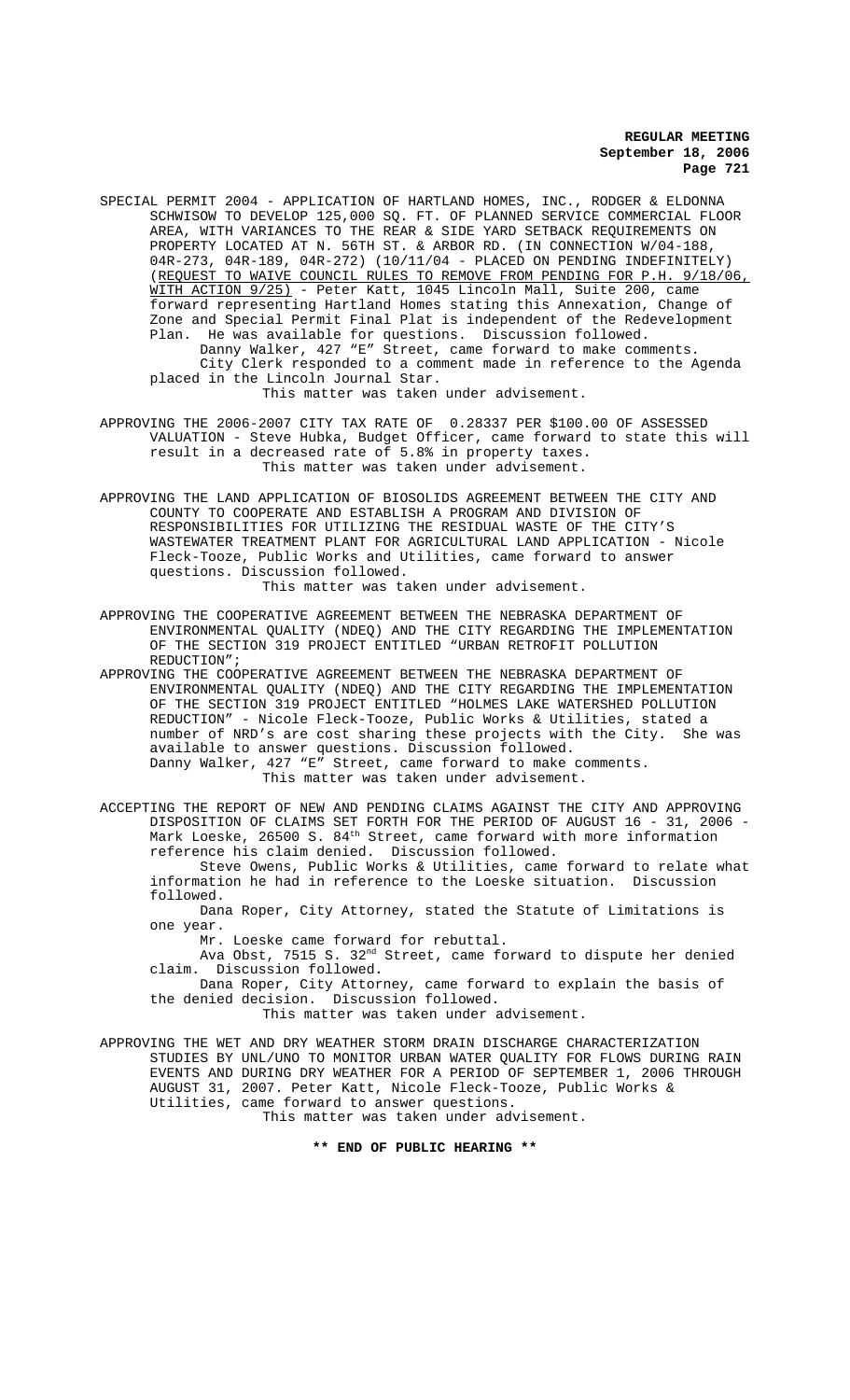# **COUNCIL ACTION**

## **LIQUOR RESOLUTIONS**

APPLICATION OF CHEZ HAY CATERING FOR A SPECIAL DESIGNATED LICENSE IN AN AREA MEASURING APPROXIMATELY 10 FEET BY 20 FEET AT LINCOLN AIRPORT - AIRPARK, 340 W. LUKE STREET, ON SEPTEMBER 24, 2006, FROM 9:30 A.M. TO 5:00 P.M. - CLERK read the following resolution, introduced by Jon Camp, who moved

its adoption for approval:<br>A-84029 BE IT RESOLVED by th BE IT RESOLVED by the City Council of the City of Lincoln, Nebraska:

That after hearing duly had as required by law, consideration of the facts of this application, the Nebraska Liquor Control Act, and the pertinent City ordinances, the City Council recommends that the application of Chez Hay Catering for a Special Designated License to cover an area measuring approximately 10 feet by 20 feet at Lincoln Airport - Airpark, 3401 W. Luke Street, Lincoln, Nebraska, on the 24th day of September, 2006, between the hours of 9:30 a.m. and 5:00 p.m., be approved with the condition that the premise complies in every respect with all City and State regulations and with the following requirements:<br>1. Identification to be checked, wristbands required on all

- 1. Identification to be checked, wristbands required on all parties wishing to consume alcohol.
- 2. Adequate security shall be provided for the event.<br>3. The area requested for the permit shall be separat
- The area requested for the permit shall be separated from the public by a fence or other means.

Responsible alcohol service practices shall be followed. BE IT FURTHER RESOLVED the City Clerk is directed to transmit a copy of this resolution to the Nebraska Liquor Control Commission.

Introduced by Jon Camp

Seconded by Marvin & carried by the following vote: AYES: Camp, Cook, Eschliman, Marvin, McRoy, Newman, Svoboda; NAYS: None.

APPLICATION OF K-SARA CATERING FOR A SPECIAL DESIGNATED LICENSE IN AN AREA MEASURING APPROXIMATELY 40 FEET BY 20 FEET AT LINCOLN AIRPORT - AIRPARK, 3401 W. LUKE STREET, ON SEPTEMBER 23 AND 24, 2006 FROM 12:00 NOON TO

9:00 P.M. - PRIOR to reading:<br>SVOBODA Moved to Withdraw applic Moved to Withdraw application of K-Sara Catering for a special designated license.

Seconded by McRoy & carried by the following vote: AYES: Camp, Cook, Eschliman, Marvin, McRoy, Newman, Svoboda; NAYS: None.

The resolution, having been **WITHDRAWN**, was assigned the File **#38-4537** & was placed on file in the Office of the City Clerk.

APPLICATION OF MCGILL'S PUB INC. FOR A SPECIAL DESIGNATED LICENSE IN THE PARKING LOT AREA MEASURING APPROXIMATELY 64 TO 346 FEET BY 390 FEET AT 605 N. 8TH STREET ON SEPTEMBER 29, 2006, FROM 5:00 P.M. TO 11:30 P.M. CLERK read the following resolution, introduced by Jon Camp, who moved its adoption for approval:<br>A-84030 BE IT RESOLVED by the

BE IT RESOLVED by the City Council of the City of Lincoln, Nebraska:

That after hearing duly had as required by law, consideration of the facts of this application, the Nebraska Liquor Control Act, and the pertinent City ordinances, the City Council recommends that the application of McGill's Pub Inc. d/b/a McGill's Pub for a Special Designated License to cover an area measuring approximately 64 to 346 feet by 390 feet at 605 N. 8th Street, Lincoln, Nebraska, on the 29th day of September, 2006, between the hours of 5:00 p.m. and 11:30 p.m., be approved with the condition that the premise complies in every respect with all City and State regulations and with the following requirements:<br>1. I

- Identification to be checked, wristbands required on all parties wishing to consume alcohol.
- 2. Adequate security shall be provided for the event.
- 3. The area requested for the permit shall be separated from
- the public by a fence or other means.

4. Responsible alcohol service practices shall be followed. BE IT FURTHER RESOLVED the City Clerk is directed to transmit a copy of this resolution to the Nebraska Liquor Control Commission.

Seconded by Marvin & carried by the following vote: AYES: Camp, Cook, Eschliman, Marvin, McRoy, Newman, Svoboda; NAYS: None.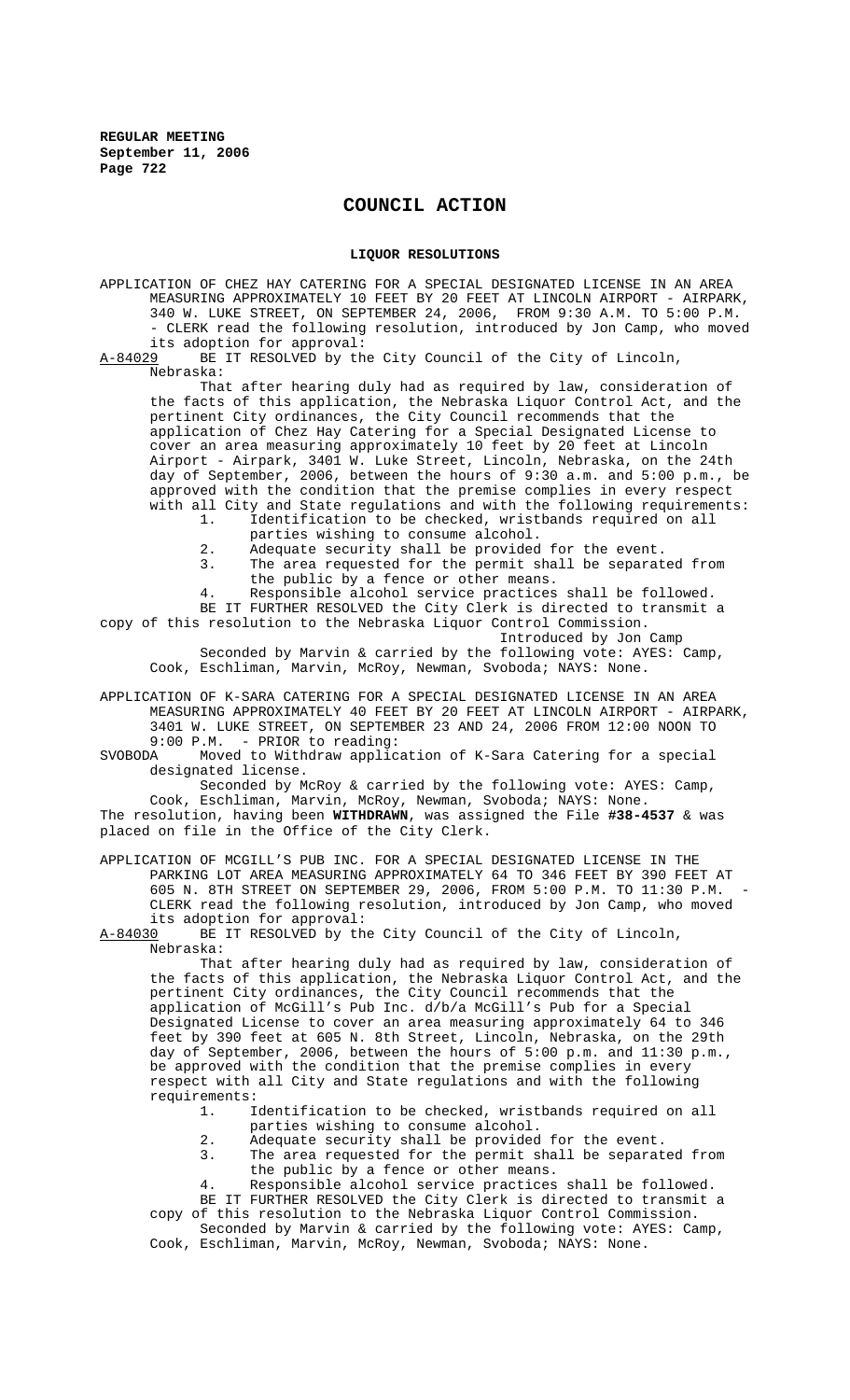MANAGER APPLICATION OF MATTHEW JOHNSON FOR GW MIDWEST LLC DBA GREAT WRAPS AT 1422 O STREET - CLERK read the following resolution, introduced by Jon Camp, who moved its adoption for approval:

A-84031 WHEREAS, GW Midwest LLC dba Great Wraps located at 1422 0 Street, Lincoln, Nebraska has been approved for a Retail Class "I" liquor

license, and now requests that Matthew Johnson be named manager; WHEREAS, Matthew Johnson appears to be a fit and proper person to manage said business.

NOW, THEREFORE, BE IT RESOLVED by the City Council of the City of Lincoln, Nebraska:

That after hearing duly had as required by law, consideration of the facts of this application, the Nebraska Liquor Control Act, and the pertinent City ordinances, the City Council recommends that Matthew Johnson be approved as manager of this business for said licensee. The City Clerk is directed to transmit a copy of this resolution to the Nebraska Liquor Control Commission.

Introduced by Jon Camp Seconded by Marvin & carried by the following vote: AYES: Camp, Cook, Eschliman, Marvin, McRoy, Newman, Svoboda; NAYS: None.

APPLICATION OF B&R STORES, INC. DBA SUPER SAVER #4 FOR A CLASS C LIQUOR LICENSE AT 233 N. 48TH STREET - CLERK read the following resolution,

introduced by Jon Camp, who moved its adoption for approval:<br>A-84032 BE IT RESOLVED by the City Council of the City of Linc BE IT RESOLVED by the City Council of the City of Lincoln,

Nebraska:

That after hearing duly had as required by law, consideration of the facts of this application, the Nebraska Liquor Control Act, and the pertinent City ordinances, the City Council recommends that the application of B&R Stores, Inc. dba Super Saver #4 for a Class "C" liquor license at 233 N. 48th Street, Lincoln, Nebraska, for the license period ending October 31, 2006, be approved with the condition that the premise complies in every respect with all city and state regulations. The City Clerk is directed to transmit a copy of this resolution to the Nebraska Liquor Control Commission.

Introduced by Jon Camp Seconded by Marvin & carried by the following vote: AYES: Camp, Cook, Eschliman, Marvin, McRoy, Newman, Svoboda; NAYS: None.

MANAGER APPLICATION OF BRIAN M. HAYES FOR B&R STORES, INC. DBA SUPER SAVER #4 AT 233 N. 48TH STREET - CLERK read the following resolution, introduced by Jon Camp, who moved its adoption for approval:

A-84033 WHEREAS, B&R Stores, Inc. dba Super Saver #4 located at 233 N. 48th Street, Lincoln, Nebraska has been approved for a Retail Class "C" liquor license, and now requests that Brian M. Hayes be named manager; WHEREAS, Brian M. Hayes appears to be a fit and proper person to manage said business.

NOW, THEREFORE, BE IT RESOLVED by the City Council of the City of Lincoln, Nebraska:

That after hearing duly had as required by law, consideration of the facts of this application, the Nebraska Liquor Control Act, and the pertinent City ordinances, the City Council recommends that Brian M. Hayes be approved as manager of this business for said licensee. The City Clerk is directed to transmit a copy of this resolution to the Nebraska Liquor Control Commission.

Introduced by Jon Camp Seconded by Marvin & carried by the following vote: AYES: Camp, Cook, Eschliman, Marvin, McRoy, Newman, Svoboda; NAYS: None.

APPLICATION OF B&R STORES, INC. DBA SUPER SAVER #11 FOR A CLASS C LIQUOR LICENSE AT 5440 S. 56TH STREET - CLERK read the following resolution,

introduced by Jon Camp, who moved its adoption for approval:<br>A-84034 BE IT RESOLVED by the City Council of the City of Linc BE IT RESOLVED by the City Council of the City of Lincoln, Nebraska:

That after hearing duly had as required by law, consideration of the facts of this application, the Nebraska Liquor Control Act, and the pertinent City ordinances, the City Council recommends that the application of B&R Stores, Inc. dba Super Saver #11 for a Class "C" liquor license at 5440 S. 56th Street, Lincoln, Nebraska, for the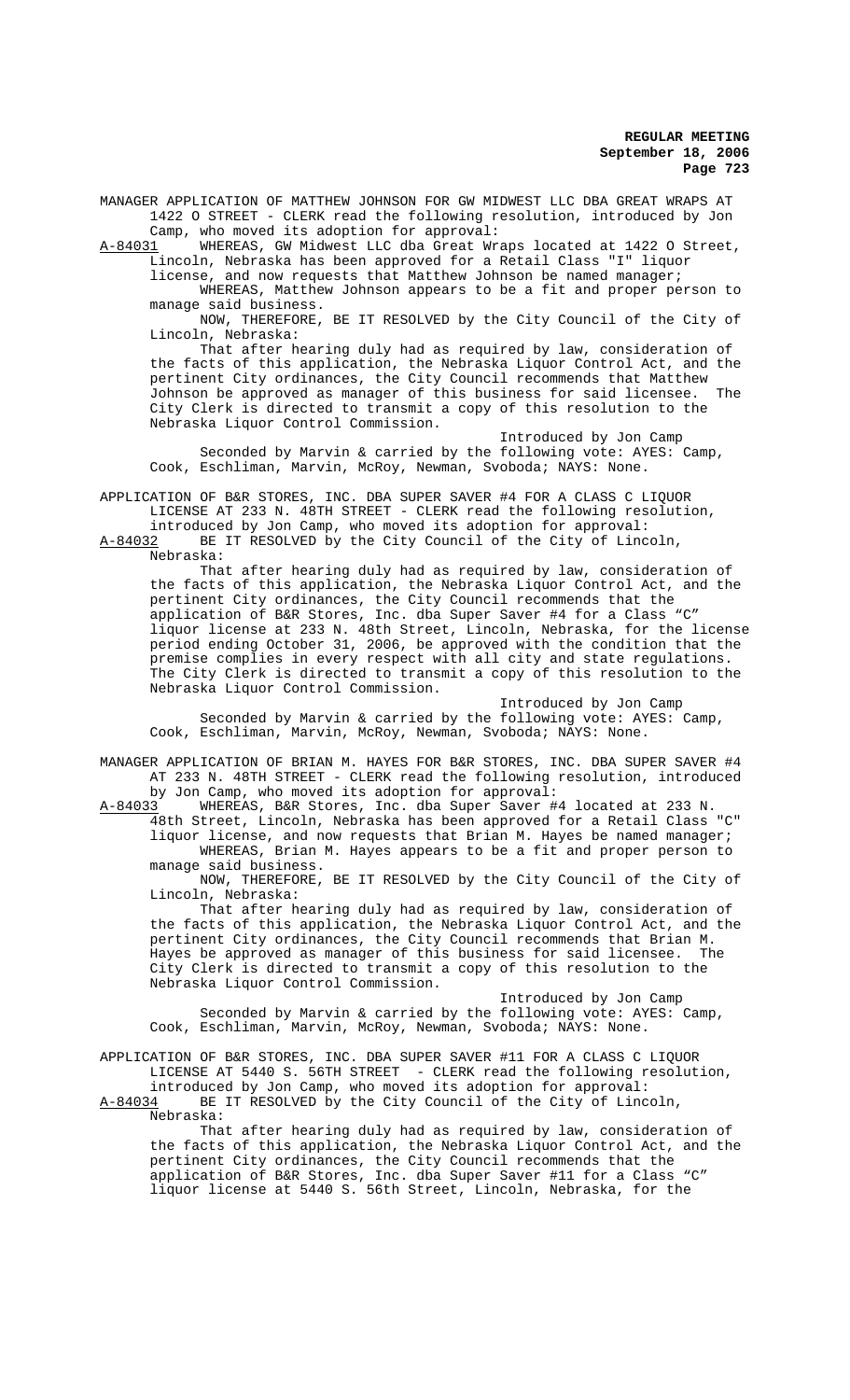license period ending October 31, 2006, be approved with the condition that the premise complies in every respect with all city and state regulations. The City Clerk is directed to transmit a copy of this resolution to the Nebraska Liquor Control Commission.

Introduced by Jon Camp Seconded by Marvin & carried by the following vote: AYES: Camp, Cook, Eschliman, Marvin, McRoy, Newman, Svoboda; NAYS: None.

MANAGER APPLICATION OF WILLIAM M. WAGNER FOR B&R STORES, INC. DBA SUPER SAVER #11 AT 5440 S. 56TH STREET - CLERK read the following resolution,

introduced by Jon Camp, who moved its adoption for approval:<br>A-84035 WHEREAS, B&R Stores, Inc. dba Super Saver #11 located WHEREAS, B&R Stores, Inc. dba Super Saver #11 located at 5440 S. 56th Street, Lincoln, Nebraska has been approved for a Retail Class "C" liquor license, and now requests that William M. Wagner be named manager;

WHEREAS, William M. Wagner appears to be a fit and proper person to manage said business.

NOW, THEREFORE, BE IT RESOLVED by the City Council of the City of Lincoln, Nebraska:

That after hearing duly had as required by law, consideration of the facts of this application, the Nebraska Liquor Control Act, and the pertinent City ordinances, the City Council recommends that William M. Wagner be approved as manager of this business for said licensee. The City Clerk is directed to transmit a copy of this resolution to the Nebraska Liquor Control Commission.

Introduced by Jon Camp

Seconded by Marvin & carried by the following vote: AYES: Camp, Cook, Eschliman, Marvin, McRoy, Newman, Svoboda; NAYS: None.

#### **ORDINANCES - 2ND READING & RELATED RESOLUTIONS (as required)**

- AMENDING CHAPTER 2.76 OF THE LINCOLN MUNICIPAL CODE TO INCREASE LONGEVITY PAY FOR EMPLOYEES WITH A PAY RANGE PREFIXED BY "X" AND FOR PART-TIME NAGE EMPLOYEES AND TO ALLOW FOR ACCRUALS OF 80 HOURS OVER THEIR ANNUAL MAXIMUM VACATION ACCRUAL FOR EMPLOYEES IN A PAY RANGE PREFIXED BY "X" - Clerk read an ordinance, introduced by Annette McRoy, amending Chapter 2.76 of the Lincoln Municipal Code, the Personnel System, by amending Section 2.76.155 relating to longevity to increase the longevity pay for employees with a pay range prefixed by "X" and for part-time NAGE employees; amending Section 2.76.395 relating to vacation leave with pay to allow for accruals of 80 hours over their annual maximum vacation accrual for employees in a pay range prefixed by "X"; and repealing Sections 2.76.155 and 2.76.395 of the Lincoln Municipal Code as hitherto existing, the second time.
- STREET VACATION 06001 VACATING N.W. 6TH STREET AND N.W. 7TH STREET FROM THE SOUTH RIGHT-OF-WAY LINE OF BLUE SAGE BOULEVARD TO 50 FEET SOUTH OF THE SOUTH RIGHT-OF-WAY OF FALLBROOK BOULEVARD, AND TO VACATE FALLBROOK BOULEVARD FROM 175 FEET EAST OF TALLGRASS PARKWAY ROUNDABOUT TO 50 FEET WEST OF STONEBROOK PARKWAY ROUNDABOUT - CLERK read an ordinance, introduced by Annette McRoy, vacating N.W.  $6^{\text{th}}$  Street and N.W.  $7^{\text{th}}$  Street from the south right-of-way line of Blue Sage Boulevard to 50 feet south of the south right-of-way line of Fallbrook Boulevard, and Fallbrook Boulevard from 175 feet east of Tallgrass Parkway roundabout to 50 feet west of Stonebrook Parkway roundabout, and retaining title thereto in the City of Lincoln, Lancaster County, Nebraska, the second time.
- ANNEXATION 06011 HARTLAND'S CARDINAL HEIGHTS 2ND AMENDING THE LINCOLN CORPORATE LIMITS MAP BY ANNEXING APPROXIMATELY 22 ACRES OF PROPERTY GENERALLY LOCATED SOUTHWEST OF THE INTERSECTION OF N.W. 56TH STREET AND W. ADAMS STREET. (RELATED ITEMS: 06-158, 06-159, 06R-185) - CLERK read an ordinance, introduced by Annette McRoy, annexing and including the below described land as part of the City of Lincoln, Nebraska and amending the Corporate Limits Map attached to and made a part of Ordinance No. 18208, to reflect the extension of the corporate limits boundary of the City of Lincoln, Nebraska established and shown thereon, the second time.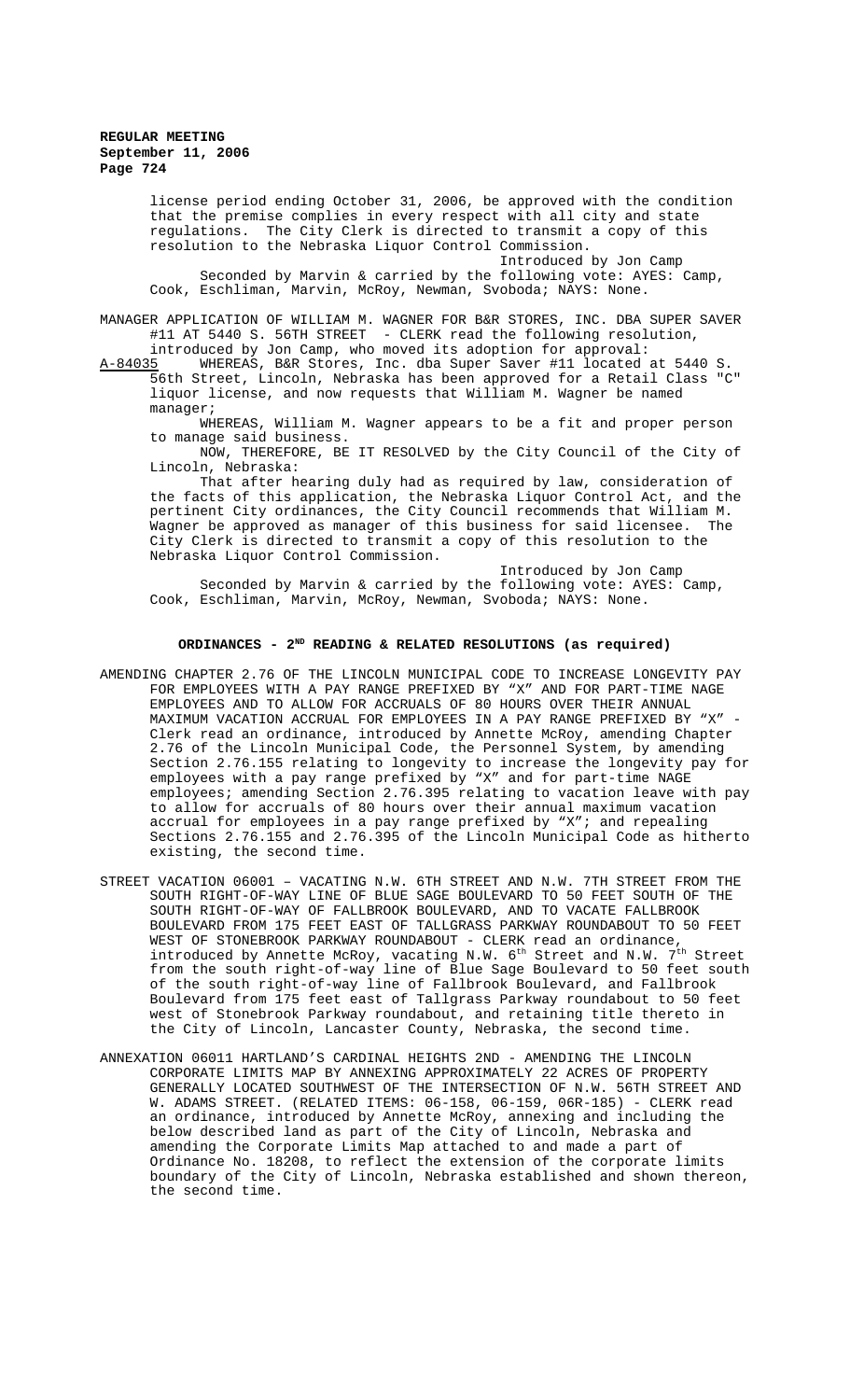- COZ 06046 APPLICATION OF HARTLAND HOMES, INC. FOR A CHANGE OF ZONE FROM AG AGRICULTURAL DISTRICT TO R-3 RESIDENTIAL DISTRICT ON PROPERTY GENERALLY LOCATED SOUTHWEST OF THE INTERSECTION OF N.W. 56TH STREET AND W. ADAMS STREET. (RELATED ITEMS: 06-158, 06-159, 06R-185) - CLERK read an ordinance, introduced by Annette McRoy, amending the Lincoln Zoning District Maps attached to and made a part of Title 27 of the Lincoln Municipal Code, as provided by Section 27.05.020 of the Lincoln Municipal Code, by changing the boundaries of the districts established and shown thereon, the second time.
- APPEAL OF HARTLAND HOMES INC. FROM THE CONDITIONS OF THE PLANNING COMMISSION APPROVAL OF SPECIAL PERMIT 2045A, FOR THE DEVELOPMENT OF HARTLAND'S CARDINAL HEIGHTS 2ND ADDITION COMMUNITY UNIT PLAN ON PROPERTY GENERALLY LOCATED AT N.W. 56TH STREET AND PARTRIDGE LANE. (RELATED ITEMS: 06-158, 06-159, 06R-185) (ACTION DATE: 9/25/06)
- APPROVING THE JENSEN PARK ESTATES CONDITIONAL ANNEXATION AND ZONING AGREEMENT BETWEEN THE CITY AND JENSEN PARK LLC, RELATING TO THE ANNEXATION OF APPROXIMATELY 44.50 ACRES OF PROPERTY GENERALLY LOCATED AT THE NORTHEAST CORNER OF S. 84TH STREET AND YANKEE HILL ROAD. (RELATED ITEMS: 06R-186, 06-160, 06-161) (ACTION DATE: 9/25/06)
- ANNEXATION 04012 JENSEN PARK AMENDING THE LINCOLN CORPORATE LIMITS MAP BY ANNEXING APPROXIMATELY 66 ACRES OF PROPERTY GENERALLY LOCATED AT SOUTH 84TH STREET AND YANKEE HILL ROAD. (RELATED ITEMS: 06R-186, 06-160, 06-161) - CLERK read an ordinance, introduced by Annette McRoy, annexing and including the below described land as part of the City of Lincoln, Nebraska and amending the Corporate Limits Map attached to and made a part of Ordinance No. 18208, to reflect the extension of the corporate limits boundary of the City of Lincoln, Nebraska established and shown thereon, the second time.
- CHANGE OF ZONE 04079 APPLICATION OF JENSEN PARK LLC FOR A CHANGE OF ZONE FROM AG AGRICULTURAL TO R-3 AND R-4 RESIDENTIAL ON PROPERTY GENERALLY LOCATED AT SOUTH 84TH STREET AND YANKEE HILL ROAD. (RELATED ITEMS: 06R-186, 06-160, 06-161) - CLERK read an ordinance, introduced by Annette McRoy, amending the Lincoln Zoning District Maps attached to and made a part of Title 27 of the Lincoln Municipal Code, as provided by Section 27.05.020 of the Lincoln Municipal Code, by changing the boundaries of the districts established and shown thereon, the second time.
- CHANGE OF ZONE 06055 APPLICATION OF THE CITY OF LINCOLN URBAN DEVELOPMENT DEPARTMENT FOR A CHANGE OF ZONE FROM H-2 HIGHWAY BUSINESS DISTRICT TO B-3 COMMERCIAL DISTRICT ON PROPERTY GENERALLY LOCATED AT 5000 O STREET - CLERK read an ordinance, introduced by Annette McRoy, amending the Lincoln Zoning District Maps attached to and made a part of Title 27 of the Lincoln Municipal Code, as provided by Section 27.05.020 of the Lincoln Municipal Code, by changing the boundaries of the districts established and shown thereon, the second time.
- CHANGE OF ZONE 06050 APPLICATION OF THE CATHOLIC BISHOP OF LINCOLN FOR A CHANGE OF ZONE FROM R-1 RESIDENTIAL DISTRICT TO R-1 RESIDENTIAL DISTRICT PUD ON PROPERTY GENERALLY LOCATED AT A STREET AND ELDON DRIVE - CLERK read an ordinance, introduced by Annette McRoy, amending the Lincoln Zoning District Maps attached to and made a part of Title 27 of the Lincoln Municipal Code, as provided by Section 27.05.020 of the Lincoln Municipal Code, by changing the boundaries of the districts established and shown thereon, the second time.
- APPROVING AN AGREEMENT BETWEEN THE CITY AND ST. JAMES UNITED METHODIST CHURCH FOR THE LEASE OF SPACE BY THE LINCOLN AREA AGENCY ON AGING FOR ITS ACTIVAGE CENTER PROGRAM AT 2400 S. 11TH STREET FOR A PERIOD OF SEPTEMBER 1, 2006 THROUGH AUGUST 31, 2007 - CLERK read an ordinance, introduced by Annette McRoy, accepting and approving a Lease Agreement between the City of Lincoln and St. James United Methodist Church for the lease of office space by the Lincoln Area Agency on Aging for its ActivAge Center program at 2400 S. 11<sup>th</sup> Street, Lincoln, NE for a term beginning September 1, 2006 through August 31, 2007, the second time.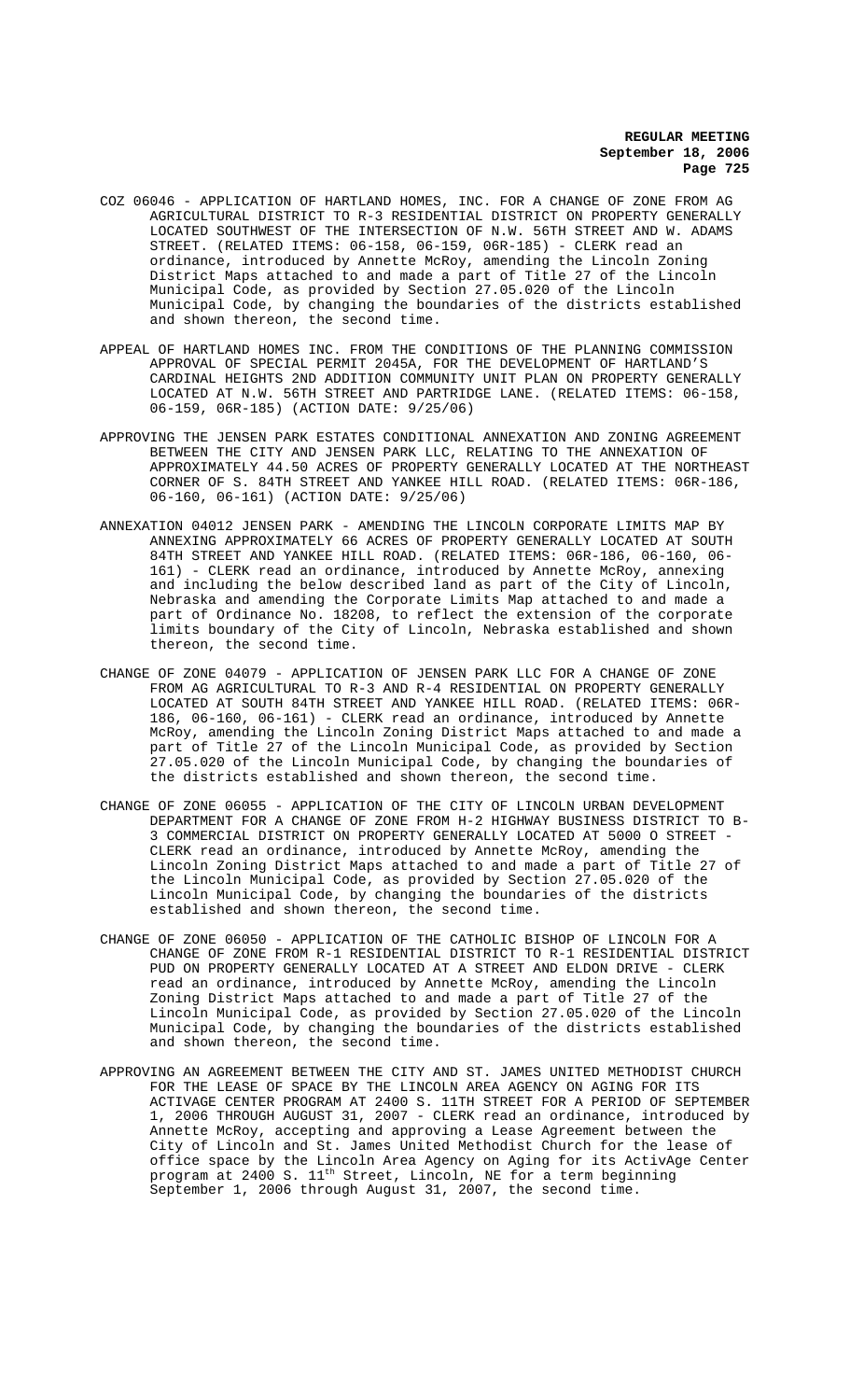ANNEXATION 03001 - AMENDING THE LINCOLN CORPORATE LIMITS MAP BY ANNEXING APPROX. 214 ACRES OF PROPERTY GENERALLY LOCATED AT N. 56TH ST. & ARBOR RD. (IN CONNECTION 04R-273, 04-189, 04R-272) (10/11/04 - PLACED ON PENDING INDEFINITELY) (REQUEST TO WAIVE COUNCIL RULES TO REMOVE FROM PENDING FOR P.H. 9/18/06, WITH ACTION 9/25)- CLERK requested a motion to remove from Pending.<br>MARVIN Moved to waive

- Moved to waive the rules to remove Items Nos. 49, 50, 51, & 52 from Pending to have Public Hearing this date, 9/18/06, and to continue Public Hearing with Action on 9/25/06. Seconded by Svoboda & carried by the following vote: AYES: Camp, Cook, Eschliman, Marvin, McRoy, Newman, Svoboda; NAYS: None.
- APPROVING THE NORTH BANK JUNCTION ANNEXATION & ZONING AGREEMENT BETWEEN THE CITY AND ROGER & ELDONNA SCHWISOW AND HARTLAND HOMES, INC. RELATING TO THE ANNEXATION OF APPROX. 214 ACRES ON PROPERTY GENERALLY LOCATED AT N. 56TH ST. & ARBOR RD. (IN CONNECTION W/04-188, 04-189, 04R-272) (10/11/04 - PLACED ON PENDING INDEFINITELY) (REQUEST TO WAIVE COUNCIL RULES TO REMOVE FROM PENDING FOR P.H. 9/18/06, WITH ACTION 9/25)- CLERK requested a motion to remove from Pending.<br>MARVIN Moved to waive the rules to

Moved to waive the rules to remove Items Nos. 49, 50, 51, & 52 from Pending to have Public Hearing this date, 9/18/06, and to continue Public Hearing with Action on 9/25/06. Seconded by Svoboda & carried by the following vote: AYES: Camp, Cook, Eschliman, Marvin, McRoy, Newman, Svoboda; NAYS: None.

- CHANGE OF ZONE 3398 APPLICATION OF HARTLAND HOMES, INC., RODGER & ELDONNA SCHWISOW FOR A CHANGE FROM AG AGRICULTURAL TO R-3 RESIDENTIAL FOR APPROX. 123 ACRES & H-4 GENERAL COMMERCIAL FOR APPROX. 21 ACRES ON PROPERTY GENERALLY LOCATED AT N. 56TH ST. & ARBOR RD. (IN CONNECTION W/04-188, 04R-273, 04R-272) (10/11/04 - PLACED ON PENDING INDEFINITELY) (REQUEST TO WAIVE COUNCIL RULES TO REMOVE FROM PENDING FOR P.H. 9/18/06, WITH ACTION 9/25) - CLERK requested a motion to remove from Pending.<br>MARVIN Moved to waive the rules to remove Items Nos. 49, 50, 51, & 52
- MARVIN Moved to waive the rules to remove Items Nos. 49, 50, 51, & 52 from Pending to have Public Hearing this date, 9/18/06, and to continue Public Hearing with Action on 9/25/06. Seconded by Svoboda & carried by the following vote: AYES: Camp, Cook, Eschliman, Marvin, McRoy, Newman, Svoboda; NAYS: None.
- SPECIAL PERMIT 2004 APPLICATION OF HARTLAND HOMES, INC., RODGER & ELDONNA SCHWISOW TO DEVELOP 125,000 SQ. FT. OF PLANNED SERVICE COMMERCIAL FLOOR AREA, WITH VARIANCES TO THE REAR & SIDE YARD SETBACK REQUIREMENTS ON PROPERTY LOCATED AT N. 56TH ST. & ARBOR RD. (IN CONNECTION W/04-188, 04R-273, 04R-189, 04R-272) (10/11/04 - PLACED ON PENDING INDEFINITELY) (REQUEST TO WAIVE COUNCIL RULES TO REMOVE FROM PENDING FOR P.H. 9/18/06, WITH ACTION 9/25) - CLERK requested a motion to remove from Pending.

MARVIN Moved to waive the rules to remove Items Nos. 49, 50, 51, & 52 from Pending to have Public Hearing this date, 9/18/06, and to continue Public Hearing with Action on 9/25/06.

Seconded by Svoboda & carried by the following vote: AYES: Camp, Cook, Eschliman, Marvin, McRoy, Newman, Svoboda; NAYS: None.

#### **SPECIAL PUBLIC HEARING - SETTING THE 2006-2007 PROPERTY TAX RATE**

APPROVING THE 2006-2007 CITY TAX RATE OF 0.28337 PER \$100.00 OF ASSESSED VALUATION - CLERK read the following resolution, introduced by Annette

McRoy, who moved its adoption:<br>A-84036 A RESOLUTION establishin A RESOLUTION establishing a final property tax levy for the City's 2006-2007 fiscal year and adjusting the City tax rate to that adopted in the City budget resolution.

# RECITALS

I. Pursuant to Neb. Rev. Stat § 77-1601.02, the City Council of the City of Lincoln is authorized to pass, by a majority vote, a resolution setting the final tax rate. II.

Pursuant to Neb. Rev. Stat. § 77-1601.02, notice was published in a newspaper of general circulation on September 12, 2006, which date was at least five days prior to September 18, 2006 being the date upon which the City Council held a special public hearing called for the purpose of considering and acting upon this resolution.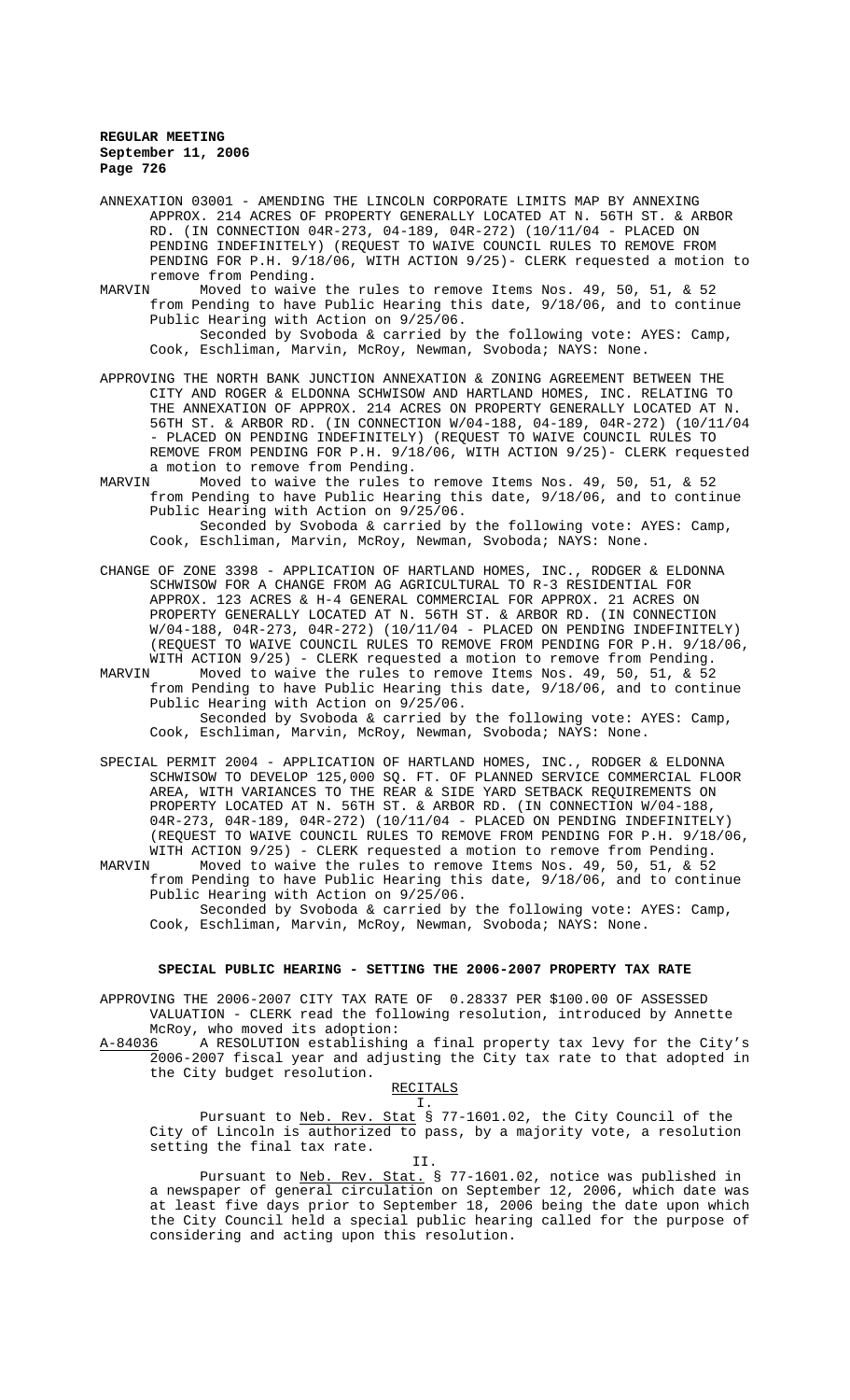III.

When the budget was adopted on August 21, 2006 the tax rate was anticipated to be .28337 per \$100 of assessed valuation. Final certified valuations from the County Assessor's office have not changed the tax rate necessary to fund the adopted budget.

NOW, THEREFORE, BE IT RESOLVED by the City Council of the City of Lincoln, Nebraska:

That after notice and public hearing as required by law, the City Council does hereby set the following final levy for the City of Lincoln 2006-2007 fiscal year for a property tax request of \$43,475,089.00: \$.28337 per \$100 of assessed valuation which total rate is comprised of the following:

| Bond Interest & Redemption | .03763 |
|----------------------------|--------|
| General                    | .16867 |
| Library                    | .04274 |
| Social Security            | .01354 |
| Police and Fire Pension    | .02079 |

Total .28337

Introduced by Annette McRoy Seconded by Marvin & carried by the following vote: AYES: Camp, Cook, Eschliman, Marvin, McRoy, Newman, Svoboda; NAYS: None.

#### **RESOLUTIONS**

APPROVING THE LAND APPLICATION OF BIOSOLIDS AGREEMENT BETWEEN THE CITY AND COUNTY TO COOPERATE AND ESTABLISH A PROGRAM AND DIVISION OF RESPONSIBILITIES FOR UTILIZING THE RESIDUAL WASTE OF THE CITY'S WASTEWATER TREATMENT PLANT FOR AGRICULTURAL LAND APPLICATION – CLERK read the following resolution, introduced by Annette McRoy, who moved

its adoption:<br><u>A-84037</u> BE IT R BE IT RESOLVED by the City Council of the City of Lincoln, Nebraska:

That the Interlocal Agreement between the City of Lincoln and Lancaster County, for Land Applications of Biosolids, for the purpose of continuing a project wherein the City and County will cooperate in utilizing the residual waste of the City's Wastewater Treatment Plant for agricultural land application, a copy of which is attached hereto marked as Attachment "A" and made a part hereof by reference, is hereby approved and the Mayor is authorized to execute said Interlocal Agreement on behalf of the City.

The City Clerk is directed to return one fully executed copy of said Interlocal Agreement to Trish Owen, Lancaster County Clerk's Office for filing with the County.

Introduced by Annette McRoy Seconded by Marvin & carried by the following vote: AYES: Camp, Cook, Eschliman, Marvin, McRoy, Newman, Svoboda; NAYS: None.

APPROVING THE COOPERATIVE AGREEMENT BETWEEN THE NEBRASKA DEPARTMENT OF ENVIRONMENTAL QUALITY (NDEQ) AND THE CITY REGARDING THE IMPLEMENTATION OF THE SECTION 319 PROJECT ENTITLED "URBAN RETROFIT POLLUTION REDUCTION" - PRIOR to reading:<br>MARVIN Moved to amen

Moved to amend Bill No. 06R-180 on page 1, line 2, delete the words "for Saline Wetlands".

Seconded by McRoy & carried by the following vote: AYES: Camp,

Cook, Eschliman, Marvin, McRoy, Newman, Svoboda; NAYS: None. CLERK Read the following resolution, introduced by Annette McRoy, who

moved its adoption:<br>A-84038 BE IT RESOLVE BE IT RESOLVED by the City Council of the City of Lincoln, Nebraska:

That the attached Cooperation Agreement for Saline Wetlands between the City of Lincoln, and the Nebraska Department of Environmental Quality, regarding the Implementation of the Section 319 Project Entitled "Urban Retrofit Pollution Reduction", upon the terms and conditions as set forth in said Agreement, is hereby approved and the Mayor is authorized to execute said Agreement on behalf of the City. This Agreement provides for Section 319 grant funding to complete a demonstration project to reduce adverse water quality impacts by retrofitting two public parking lots at 27th and Randolph Streets and 17th and F Streets.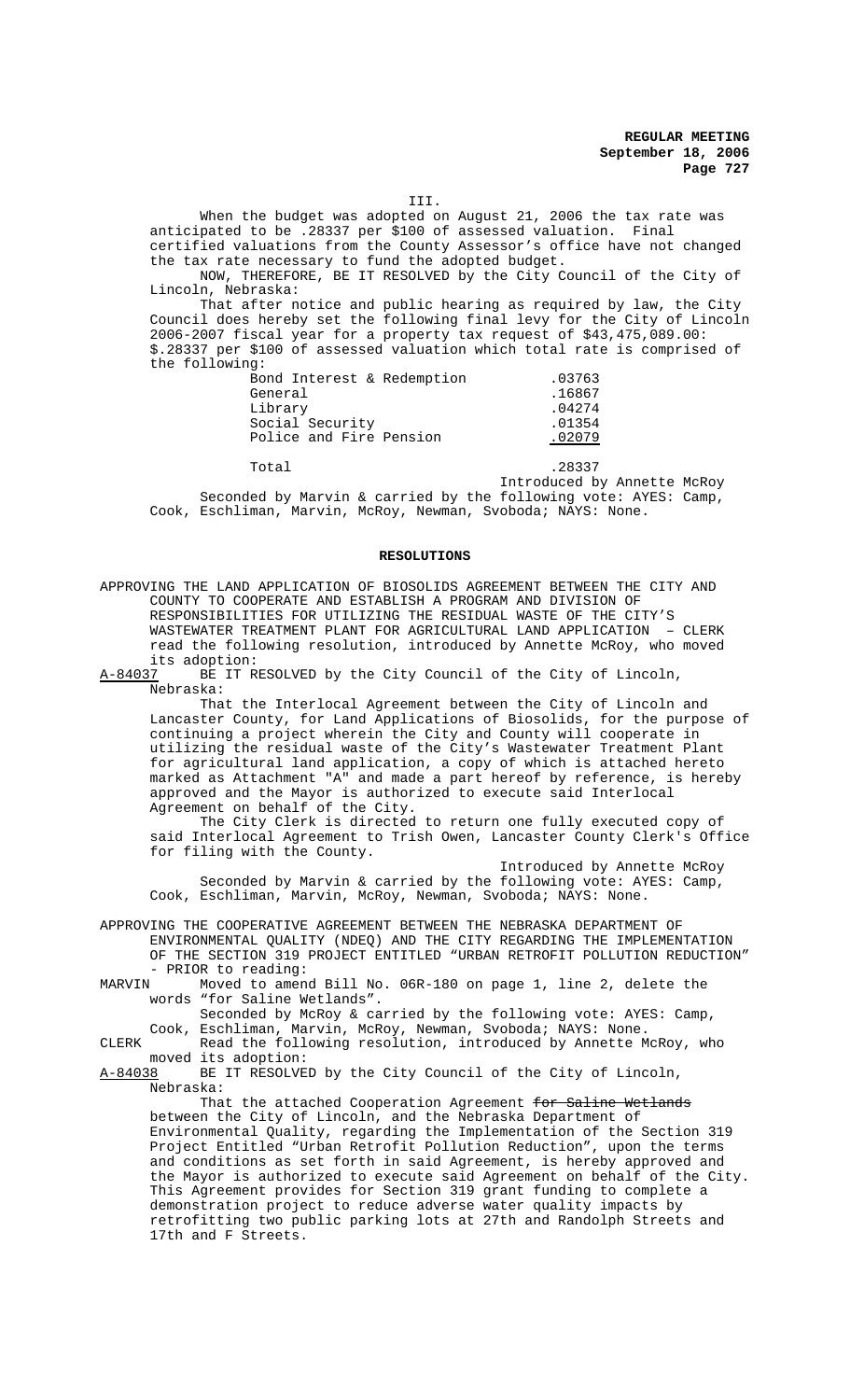The City Clerk is hereby directed to transmit a copy of the executed original Agreement to Ben Higgins, Public Works & Utilities Department, for transmittal to the Nebraska Department of Environmental Quality. Introduced by Annette McRoy Seconded by Marvin & carried by the following vote: AYES: Camp, Cook, Eschliman, Marvin, McRoy, Newman, Svoboda; NAYS: None. APPROVING THE COOPERATIVE AGREEMENT BETWEEN THE NEBRASKA DEPARTMENT OF ENVIRONMENTAL QUALITY (NDEQ) AND THE CITY REGARDING THE IMPLEMENTATION OF THE SECTION 319 PROJECT ENTITLED "HOLMES LAKE WATERSHED POLLUTION REDUCTION" - CLERK read the following resolution, introduced by Annette McRoy, who moved its adoption:<br>A-84039 BE IT RESOLVED by the Ci BE IT RESOLVED by the City Council of the City of Lincoln, Nebraska: That the attached Cooperative Agreement between the City of Lincoln, and the Nebraska Department of Environmental Quality, regarding the Implementation of the Section 319 Project Entitled "Holmes Lake Watershed Pollution Reduction", upon the terms and conditions as set forth in said Agreement, is hereby approved and the Mayor is authorized to execute said Agreement on behalf of the City. This Agreement provides for Section 319 grant funding to complete a demonstration project to reduce adverse water quality impacts to Holmes Lake. The City Clerk is hereby directed to transmit a copy of the executed original Agreement to Ben Higgins, Public Works & Utilities Department, for transmittal to the Nebraska Department of Environmental Quality. Introduced by Annette McRoy Seconded by Svoboda & carried by the following vote: AYES: Camp, Cook, Eschliman, Marvin, McRoy, Newman, Svoboda; NAYS: None. ACCEPTING THE REPORT OF NEW AND PENDING CLAIMS AGAINST THE CITY AND APPROVING DISPOSITION OF CLAIMS SET FORTH FOR THE PERIOD OF AUGUST 16 - 31, 2006 - PRIOR to reading:<br>SVOBODA Moved to remo Moved to remove Ava Obst & Mark Loeske from claims denied & to have Public Hearing & Action on 9/25/06. Seconded by McRoy & carried by the following vote: AYES: Camp, Cook, Eschliman, Marvin, McRoy, Newman, Svoboda; NAYS: None.<br>CLERK Read the following resolution, introduced by Annette M Read the following resolution, introduced by Annette McRoy, who moved its adoption:<br>A-84040 BE IT RESOLVE BE IT RESOLVED by the City Council of the City of Lincoln, Nebraska: That the claims listed in the attached report, marked as Exhibit "A", dated September 1, 2006, of various new and pending tort claims filed against the City of Lincoln with the Office of the City Attorney or the Office of the City Clerk, as well as claims which have been disposed of, are hereby received as required by Neb. Rev. Stat. § 13-905 (Reissue 1997). The dispositions of claims by the Office of the City Attorney, as shown by the attached report, are hereby approved: DENIED ALLOWED OR SETTLED<br>
& Penny Laschanzky MAS\* Teresa K. McKeon \$11,000.00 Rod Laschanzky  $\overline{\text{c}}$  Penny Laschanzky Ava M. Obst  $\frac{1}{2}$  5,314.40<br>Mark Loseke 2,755.00 Mark Loseke 2,755.00<br>Distribution, Inc. 22,154.44 Distribution, Inc. 22, 154.44<br>Bret Detlefsen 200.00 Bret Detlefsen 200.00<br>
Jason Runge 200.00 Jason Runge 300.00<br>State Farm Insurance 300.00 State Farm Insurance (Claim No. 27-7736-164) \* No Amount Specified The City Attorney is hereby directed to mail to the various claimants listed herein a copy of this resolution which shows the final disposition of their claim.

Introduced by Annette McRoy Seconded by Marvin & carried by the following vote: AYES: Camp, Cook, Eschliman, Marvin, McRoy, Newman, Svoboda; NAYS: None.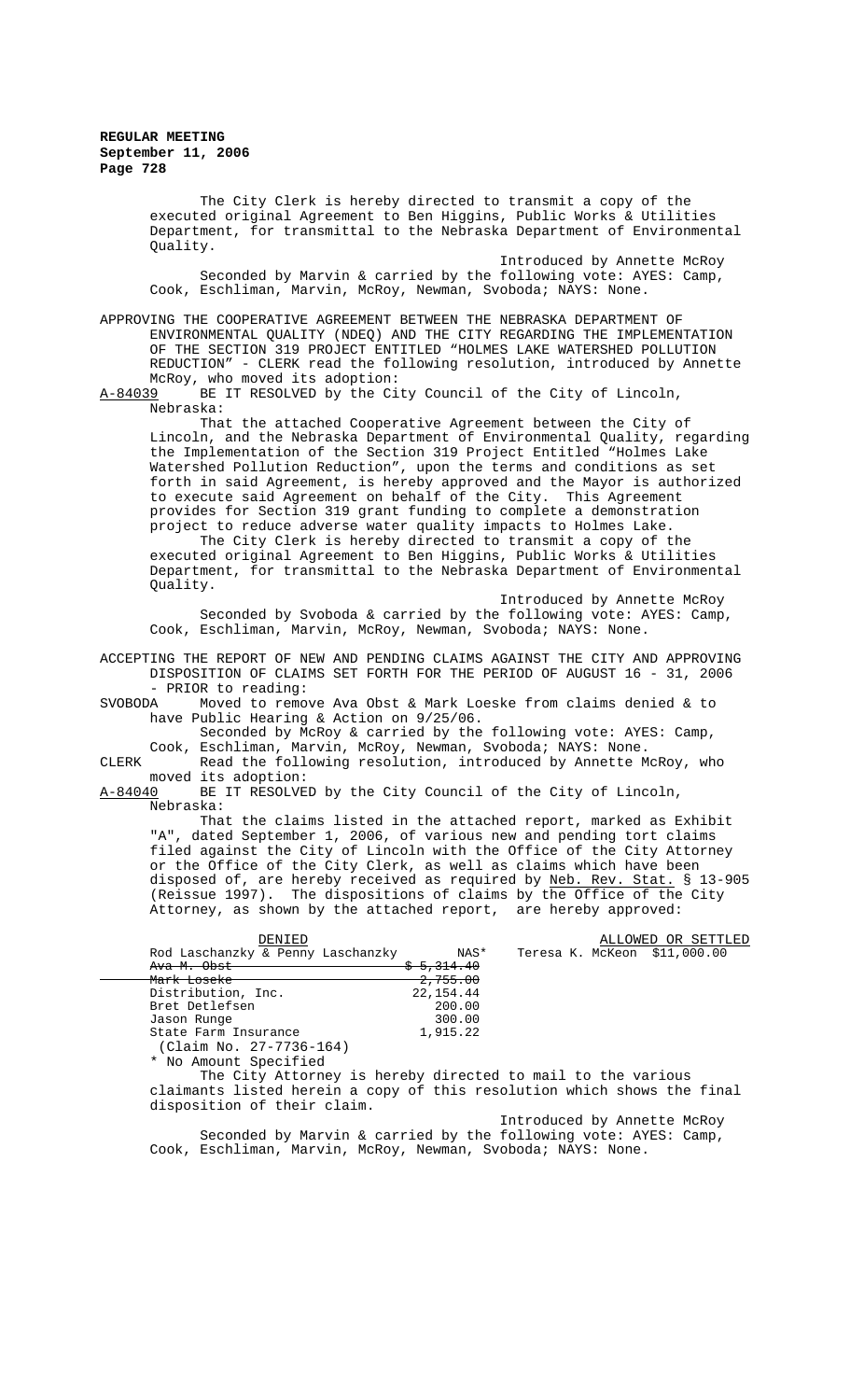APPROVING AN AMENDMENT TO THE INTERLOCAL AGREEMENT BETWEEN THE CITY AND COUNTY TO COOPERATE IN FUNDING THE SALARY AND BENEFITS FOR A SHARED RECEPTIONIST TO SERVE BOTH THE CITY COUNCIL AND LANCASTER COUNTY COMMISSIONERS - CLERK read the following resolution, introduced by Annette McRoy, who moved its adoption:

A-84041 WHEREAS, the Interlocal Cooperation Act, <u>Neb. Rev. Stat.</u> § 13-801, et seq., permits local governmental units to cooperate with other such units to make the most efficient use of their powers on the basis of mutual advantage; and

WHEREAS, the City of Lincoln, Nebraska and the County of Lancaster provide services to the City Council and Lancaster County Commissioners; and

WHEREAS, the City of Lincoln, Nebraska and Lancaster County, Nebraska entered into an Interlocal Agreement by City Resolution No. A-82177 and County Contract No. C-03-0339 in July, 2003, to cooperate in providing a receptionist to serve both the City Council and Lancaster County Commissioners by sharing in the cost for provision of receptionist services; and

WHEREAS, the parties desire to amend the Interlocal Agreement by providing for an equal share cost of the salary and benefits for the receptionist services

NOW, THEREFORE, BE IT RESOLVED by the City Council of the City of Lincoln, Nebraska:

That the Amendment to the Interlocal Agreement between the City of Lincoln, Nebraska and Lancaster County, Nebraska, attached hereto as Exhibit "A", in connection with sharing the costs of a receptionist, is hereby approved and the Mayor is authorized to execute said Agreement on behalf of the City. All other terms and conditions of the Interlocal Agreement shall remain in full force and effect unless they are inconsistent with the terms of this Amendment.

The City Clerk is directed to return one fully executed copy of said Interlocal Agreement to Trish Owen, Lancaster County Clerk's Office for filing with the County.

Introduced by Annette McRoy Seconded by Marvin & carried by the following vote: AYES: Camp, Cook, Eschliman, Marvin, McRoy, Newman, Svoboda; NAYS: None.

APPROVING THE WET AND DRY WEATHER STORM DRAIN DISCHARGE CHARACTERIZATION STUDIES BY UNL/UNO TO MONITOR URBAN WATER QUALITY FOR FLOWS DURING RAIN EVENTS AND DURING DRY WEATHER FOR A PERIOD OF SEPTEMBER 1, 2006 THROUGH AUGUST 31, 2007 - CLERK read the following resolution, introduced by Annette McRoy, who moved its adoption:<br>A-84042 BE IT RESOLVED by the City Counc

BE IT RESOLVED by the City Council of the City of Lincoln, Nebraska:

That the Proposal for "Characterization of Wet and Dry Weather Storm Drain Discharge" for monitoring stormwater drainage during rain events and dry weather, a copy of which is attached hereto marked as Attachment "A" and made a part hereof by reference, is hereby approved, upon the terms and conditions as set forth in said proposal, and the Mayor is authorized to execute said Proposal on behalf of the City. The City Clerk is directed to return one fully executed copy of

said Proposal to the University of Nebraska-Lincoln, 303 Canfield Administration Building, P.O. Box 880430, Lincoln, NE 68588-0430. Introduced by Annette McRoy

Seconded by Marvin & carried by the following vote: AYES: Camp, Cook, Eschliman, Marvin, McRoy, Newman, Svoboda; NAYS: None.

### **PETITIONS AND COMMUNICATIONS**

THE FOLLOWING HAVE BEEN REFERRED TO THE PLANNING DEPARTMENT: Change of Zone 06059 - App. of Director of Planning to amend various sections of the Text of the LMC, Chapter 27.69 Signs, to provide for electronic and computer generated signs utilizing LED and similar technology and set rules for their use. Change of Zone 06060 - App. of Olsson Associates from AG to AGR on property located at SW 70<sup>th</sup> Street and West Van Dorn Street. Change of Zone 06061 - App. of Kappa House Corp. of Delta Delta Delta to designate a historic landmark, known as Delta Delta Delta Sorority House, on property located at 1601 R Street.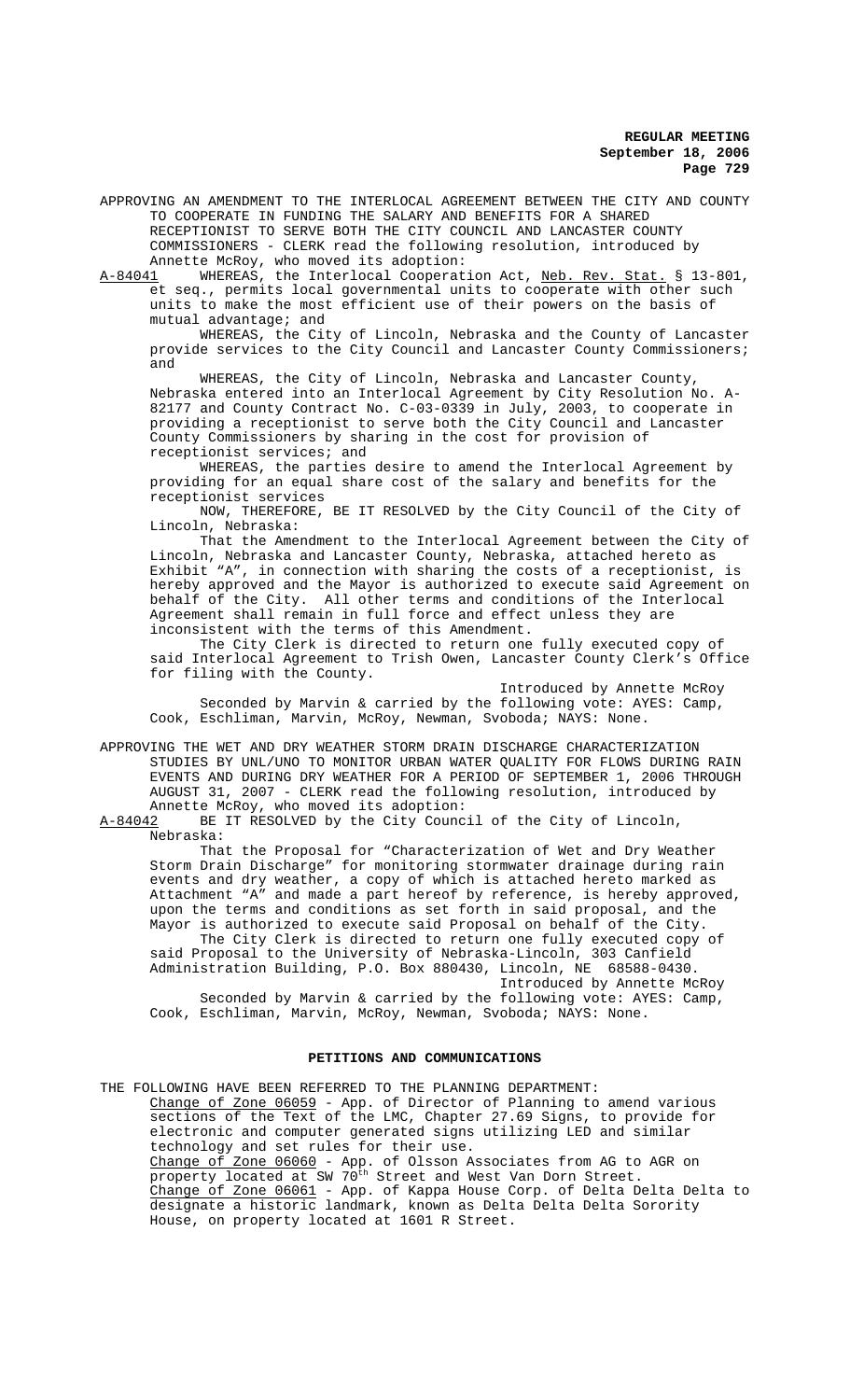Special Permit 06050 - App. of Lead Dog Entertainment, Inc. and BCRT, Inc. for expansion of a non-conforming use and removal of 5 parking stalls on property located at North 20<sup>th</sup> Street and Cornhusker Highway. Special Permit 06052 - App. of Olsson Associates, West Van Dorn Acres Community Unit Plan for approximately 61 acreage lots with requests to waive block length, sidewalks, street trees, street lighting, minimum width to depth ratio, sewer flow, and landscape screening on property located at SW 70<sup>th</sup> Street and West Van Dorn Street.

- SETTING THE HEARING DATE OF MONDAY, OCTOBER 2, 2006 AT 1:30 P.M. FOR THE APP. OF B & R STORES, INC. DBA RUSS'S MARKET #14 FOR A CLASS C LIQUOR LICENSE LOCATED AT 6300 HAVELOCK AVENUE - CLERK read the following resolution, introduced by Ken Svoboda, who moved its adoption:<br>A-84043 BE IT RESOLVED by the City Council, of the C
- BE IT RESOLVED by the City Council, of the City of Lincoln, that a hearing date is hereby set for Mon., October 2, 2006 at 1:30 p.m. or as soon thereafter as possible in the City Council Chambers, County-City Building, 555 S. 10<sup>th</sup> St., Lincoln, NE, for Application of B & R Stores, Inc. dba Russ's Market #14 for a Class C liquor license located at 6300 Havelock Avenue.

If the Police Dept. is unable to complete the investigation by said time, a new hearing date will be set.

Introduced by Ken Svoboda Seconded by Marvin & carried by the following vote: AYES: Camp, Cook, Eschliman, Marvin, McRoy, Newman, Svoboda; NAYS: None.

SETTING THE HEARING DATE OF MONDAY, OCTOBER 2, 2006 AT 1:30 P.M. FOR THE MAN. APP. OF CHARLES R. HEINKE FOR SESOSTRIS TEMPLE HOLDING CORP. LOCATED AT 1717 YOLANDE AVENUE - CLERK read the following resolution, introduced by Ken Svoboda, who moved its adoption:<br>A-84044 BE IT RESOLVED by the City Cou

BE IT RESOLVED by the City Council, of the City of Lincoln, that a hearing date is hereby set for Mon., October 2, 2006 at 1:30 p.m. or as soon thereafter as possible in the City Council Chambers, County-City Building, 555 S. 10<sup>th</sup> St., Lincoln, NE, for Manager Application of Charles R. Heinke for Sesostris Temple Holding Corp located at 1717 Yolande Avenue.

If the Police Dept. is unable to complete the investigation by said time, a new hearing date will be set.

Introduced by Ken Svoboda Seconded by Marvin & carried by the following vote: AYES: Camp, Cook, Eschliman, Marvin, McRoy, Newman, Svoboda; NAYS: None.

#### **REPORTS OF CITY OFFICERS**

- REPORT OF CITY TREASURER OF INVESTMENT ACTIVITY FOR THE THIRD QUARTER, FISCAL YEAR 2005-06 (Investment of Funds for the quarter ending 5/31/06 - CLERK read the following resolution, introduced by Ken Svooboda, who moved its  $\frac{\text{adoption:}}{\text{A}-84045}$ BE
- BE IT HEREBY RESOLVED BY THE CITY COUNCIL, of the City of Lincoln, Nebraska:

That the attached list of investments be confirmed and approved, and the City Treasurer is hereby directed to hold said investments until maturity unless otherwise directed by the City Council.

Introduced by Ken Svoboda Seconded by Marvin & carried by the following vote: AYES: Camp, Cook, Eschliman, Marvin, McRoy, Newman, Svoboda; NAYS: None.

LINCOLN WATER & WASTEWATER SYSTEM RECAPITULATION OF DAILY CASH RECEIPTS FOR AUGUST 2006 - CLERK presented said report which was placed on file in the Office of the City Clerk. **(8-71)**

REAPPOINTING JEFF KIRKPATRICK TO THE LINCOLN LIBRARY BOARD OF TRUSTEES FOR A SEVEN-YEAR TERM EXPIRING AUGUST 31, 2013 - CLERK read the following resolution, introduced by Annette McRoy, who moved its adoption:<br>A-84046 BE IT RESOLVED by the City Council of the City of Lincoln,

BE IT RESOLVED by the City Council of the City of Lincoln, Nebraska:

That the reappointment of Jeff Kirkpatrick to the Lincoln Library Board of Trustees for a seven-year term expiring August 31, 2013 is hereby approved.

Introduced by Annette McRoy Seconded by Svoboda & carried by the following vote: AYES: Camp, Cook, Eschliman, Marvin, McRoy, Newman, Svoboda; NAYS: None.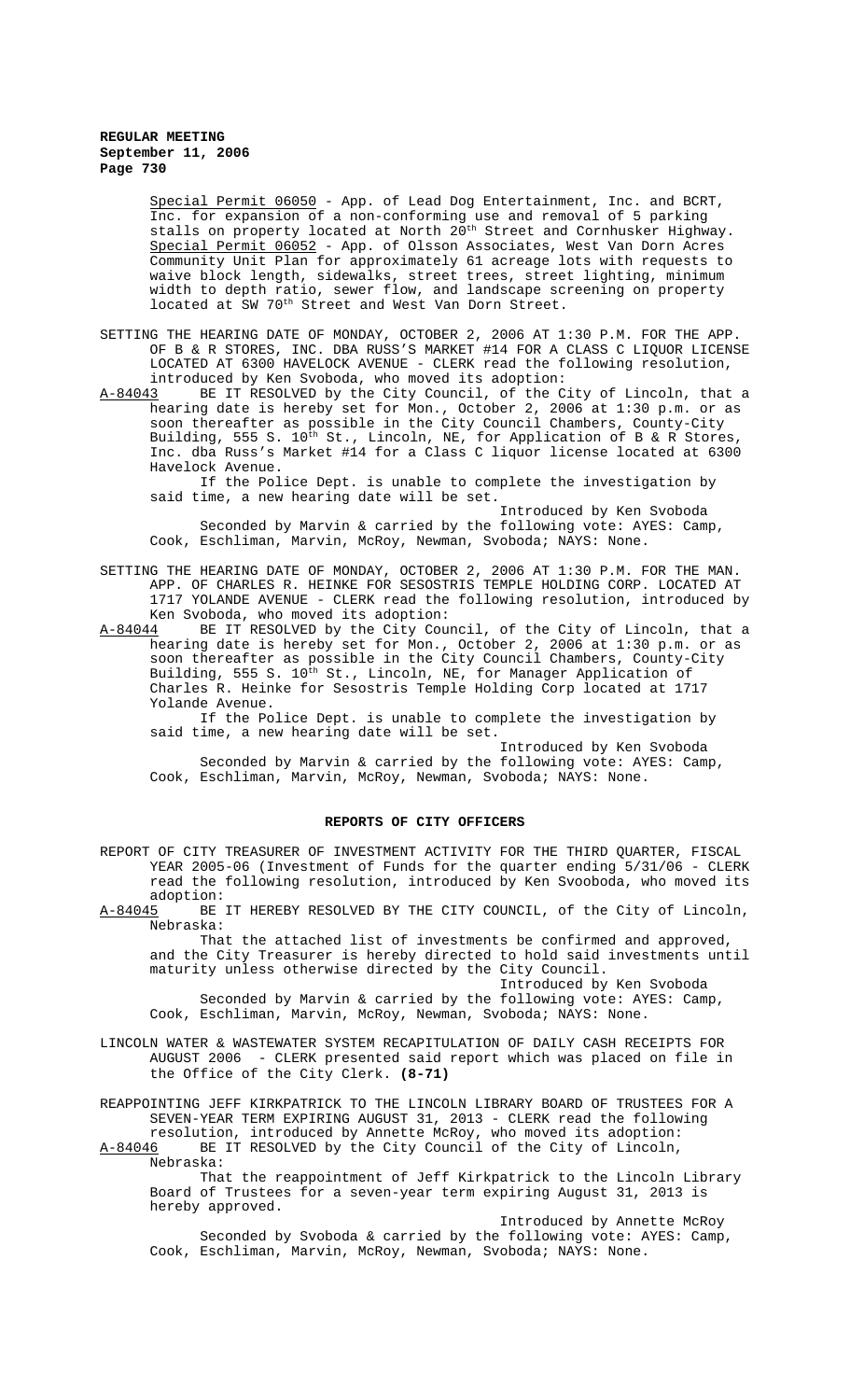# ORDINANCES - 1<sup>st</sup> READING & RELATED RESOLUTIONS

- CREATING WATER DISTRICT NO. 1195 IN N.W. 19TH STREET BETWEEN WEST Q AND WEST S STREETS AND ASSESSING THE COSTS THEREOF AGAINST THE BENEFITTED PROPERTY -----<br>CLERK read an ordinance, introduced by Ken Svoboda, creating Water District No. 1195, designating the real estate to be benefitted, providing for assessment of the costs of the improvements constructed therein, providing for the acquisition of easements and additional right-of-way, if necessary, and repealing all ordinances or parts of ordinances in conflict herewith, the first time.
- CREATING SEWER DISTRICT NO. 1182 IN SOUTH 15TH STREET BETWEEN MULBERRY AND PLUM STREETS AND ASSESSING THE COSTS THEREOF AGAINST THE BENEFITTED PROPERTY - CLERK read an ordinance, introduced by Ken Svoboda, creating Sewer District No. 1182, designating the real estate to be benefitted, providing for assessment of the costs of the improvements constructed therein, providing for the acquisition of easements and additional right-of-way, if necessary, and repealing all ordinances or parts of ordinances in conflict herewith, the first time.
- CREATING WATER DISTRICT NO. 1196 IN ORCHARD STREET BETWEEN N. 67TH STREET AND N. 68TH STREET AND ASSESSING THE COSTS THEREOF AGAINST THE BENEFITTED PROPERTY - CLERK read an ordinance, introduced by Ken Svoboda, creating Water District No. 1196, designating the real estate to be benefitted, providing for assessment of the costs of the improvements constructed therein, providing or the acquisition of easements and additional rightof-way, if necessary, and repealing all ordinances or parts of ordinances in conflict herewith, the first time.
- ACCEPTING AND APPROVING A FOUR MONTH/400 HOUR SEASONAL LEASE AGREEMENT BETWEEN THE CITY OF LINCOLN AND NEBRASKA MACHINERY TO PROVIDE ONE MOTOR GRADER FOR USE BY THE PUBLIC WORKS & UTILITIES, STREET MAINTENANCE OPERATIONS, IN ARTERIAL AND RESIDENTIAL SNOW REMOVAL, WITH AN OPTION TO RENEW FOR THREE ADDITIONAL SEASONS - CLERK read an ordinance, introduced by Ken Svoboda, accepting and approving a lease agreement between the City of Lincoln, Nebraska Machinery Company for the lease of one articulated frame four-wheel drive motor grader for a term from November 1, 2006 through February 28, 2007 with an option in the City to renew the lease for three additional seasons, the first time.
- ACCEPTING AND APPROVING A FOUR MONTH/400 HOUR SEASONAL LEASE AGREEMENT BETWEEN THE CITY OF LINCOLN AND MURPHY TRACTOR AND EQUIPMENT TO PROVIDE THREE MOTOR GRADERS FOR USE BY THE PUBLIC WORKS & UTILITIES, STREET MAINTENANCE OPERATIONS, IN ARTERIAL AND RESIDENTIAL SNOW REMOVAL, WITH AN OPTION TO RENEW FOR THREE ADDITIONAL SEASONS - CLERK read an ordinance, introduced by Ken Svoboda, accepting and approving equipment rental agreements between the City of Lincoln, Nebraska and Murphy Tractor & Equipment Company for the lease of three articulated frame four-wheel drive motor grader for a term from November 1, 2006 through February 28, 2007 with an option in the City to renew the lease for three additional seasons, the first time.
- CHANGE OF ZONE 06040 APPLICATION OF THE 40TH & A STREET NEIGHBORHOOD ASSOCIATION TO CHANGE THE ZONING ON APPROXIMATELY 36 BLOCKS WITHIN THE 40TH AND A STREET NEIGHBORHOOD FROM B-1 LOCAL BUSINESS DISTRICT, R-6, R-5 AND R-4 RESIDENTIAL DISTRICTS TO R-2 RESIDENTIAL DISTRICT AND FROM B-1 LOCAL BUSINESS DISTRICT TO R-4 RESIDENTIAL DISTRICT ON PROPERTY GENERALLY LOCATED IN THE NORTH AND WEST PORTIONS OF AN AREA BOUNDED BY RANDOLPH, 33RD, 48TH AND A STREETS - CLERK read an ordinance, introduced by Ken Svoboda, amending the Lincoln Zoning District Maps attached to and made a part of Title 27 of the Lincoln Municipal Code, as provided by Section 27.05.020 of the Lincoln Municipal Code, by changing the boundaries of the districts established and shown thereon, the first time.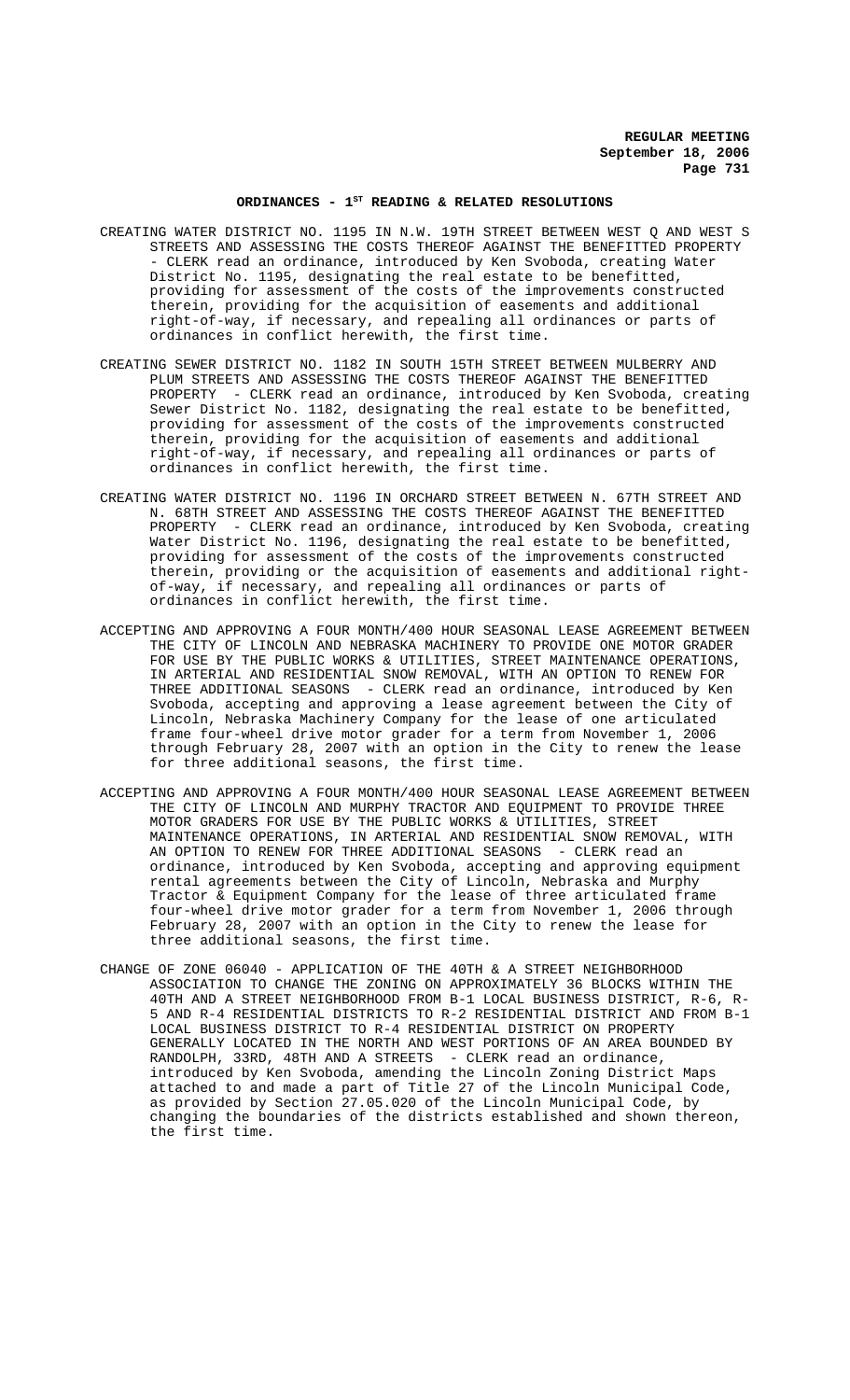## ORDINANCES - 3<sup>RD</sup> READING & RELATED RESOLUTIONS (as required)

- APPROVING A FIVE-YEAR/3,500 HOUR LEASE/PURCHASE AGREEMENT BETWEEN THE CITY AND MERCHANTS CAPITOL RESOURCES, INC. TO PROVIDE A 90-HORSE POWER CLASS BACKHOE LOADER FOR USE BY THE PUBLIC WORKS & UTILITIES WATER DIVISION IN CONSTRUCTION AND MAINTENANCE PROJECTS - CLERK read an ordinance, introduced by Dan Marvin, accepting and approving a five-year/3500 hour lease agreement with option to purchase between the City of Lincoln, Nebraska and Merchants Capitol Resources, Inc. for a 2006 Caterpillar 403E Backhoe Loader per Specification #06-221 for use by the Department of Public Works & Utilities, the third time.<br>MARVIN Moved to pass the ordinance as read.
- Moved to pass the ordinance as read. Seconded by Svoboda & carried by the following vote: AYES: Camp, Cook, Eschliman, Marvin, McRoy, Newman, Svoboda; NAYS: None.

The ordinance, being numbered **#18799**, is recorded in Ordinance Book #25, Page

AMENDING CHAPTER 8.06 AIR POLLUTION, CHAPTER 8.20 LINCOLN FOOD CODE, 8.24 NOISE CONTROL ORDINANCE, CHAPTER 8.38 PUBLIC SWIMMING POOLS, 8.40 SPA FACILITIES, AND 8.44 WATER WELLS OF THE LINCOLN MUNICIPAL CODE TO INCREASE PERMIT FEES FOR THE HEALTH DEPARTMENT - CLERK read an ordinance, introduced by Dan Eschliman, amending Title 8 of the Lincoln Municipal Code, Health and Sanitation, to increase various permit fees and other related feeds by amending Section 8.06.145 (open burning permit fees); Section 8.08.060 (body art establishment permit fees); Section 8.08.090 (body art renewal late fees); Section 8.08.150 (body art practitioner permit fees); Section 8.08.350 (reinstatement fees for a suspended body art establishment or practitioner); Section 8.20.150 (food establishment permit fees); Section 8.20.160 (food establishment late fees); Section 8.20.170 (food establishment reinstatement fees); Section 8.24.150 (noise control variance permit fees); Section 8.38.090 (swimming pool permit fees); Section 8.40.070 (spa facilities permit fees; Section 8.44.070 (water well permit fees); and repealing Sections 8.06.145, 8.08.060, 8.08.090, 8.08.150, 8.08.350, 8.20.150, 8.20.160, 8.20.170, 8.24.150, 8.38.090, 8.40.070, and 8.44.070 of the Lincoln Municipal Code as hitherto existing, the third time.<br>MARVIN Moved to pass the ordinance as read.

Moved to pass the ordinance as read. Seconded by Svoboda & carried by the following vote: AYES: Camp, Cook, Eschliman, Marvin, McRoy, Newman, Svoboda; NAYS: None.

The ordinance, being numbered **#18800**, is recorded in Ordinance Book #25, Page

AMENDING CHAPTER 24.38 OF THE LINCOLN MUNICIPAL CODE, ONSITE WASTEWATER TREATMENT SYSTEMS, TO INCREASE FEES FOR VARIOUS ON-SITE WASTEWATER TREATMENT SYSTEM PERMITS. (SEPTIC TANKS AND/OR LAGOONS) - CLERK read an ordinance, introduced by Dan Marvin, amending Section 24.38.070 of the Lincoln Municipal Code relating to fees for On-site Wastewater Treatments Systems to increase various fees relating to such systems; and repealing Section 24.38.070 of the Lincoln Municipal code as hitherto existing, the third time.<br>MARVIN Moved to pass the ordinance

Moved to pass the ordinance as read. Seconded by Svoboda & carried by the following vote: AYES: Camp, Cook, Eschliman, Marvin, McRoy, Newman, Svoboda; NAYS: None. The ordinance, being numbered **#18801**, is recorded in Ordinance Book #25, Page

MISC. 06011 - AMENDING SECTION 26.23.160 OF THE LINCOLN MUNICIPAL CODE LAND SUBDIVISION ORDINANCE TO CLARIFY THAT WHEN NEIGHBORHOOD PARK LAND IS DEDICATED, THE DEVELOPER SHALL BE REIMBURSED WITH NEIGHBORHOOD PARK AND TRAIL IMPACT FEES - CLERK read an ordinance, introduced by Dan Marvin, amending Section 26.23.160 of the Lincoln Municipal Code relating to Development Standards; Parks, Fire Stations, Libraries, Bikeways, Easement Along Streams, and Other Public Areas to provide that the City may require subdividers to dedicate land for neighborhood parks, provided the City reimburses the subdivider for the value of the land dedicated from Neighborhood Park & Trail Impact Fees; and repealing Section 26.23.160 of the Lincoln Municipal Code as hitherto existing, the third time.

MARVIN Moved to pass the ordinance as read,.

Seconded by Svoboda & carried by the following vote: AYES: Camp, Cook, Eschliman, Marvin, McRoy, Newman, Svoboda; NAYS: None. The ordinance, being numbered **#18802**, is recorded in Ordinance Book #25, Page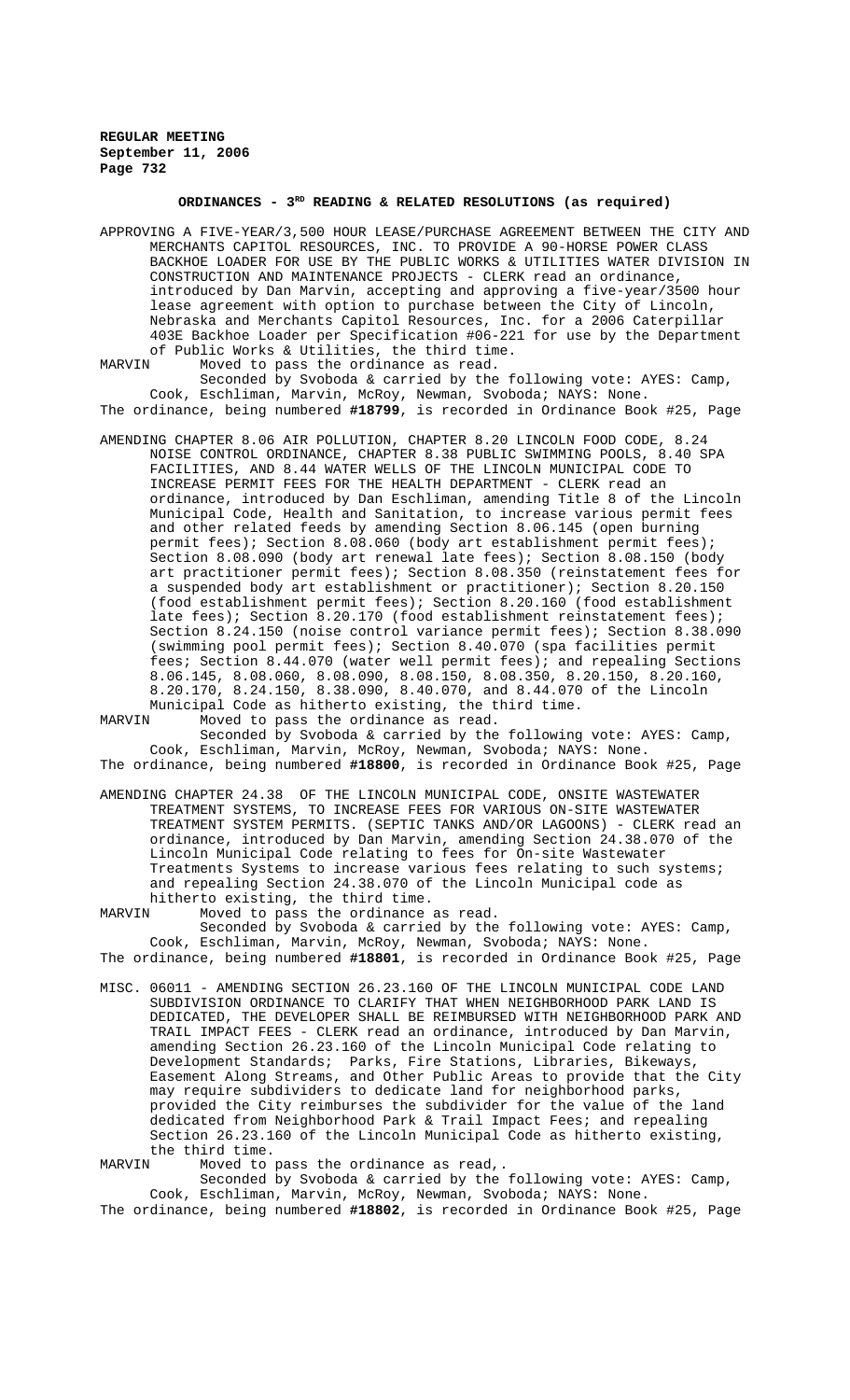STREET NAME CHANGE 06004 - RENAMING THAT PORTION OF CAPITOL BEACH BOULEVARD LOCATED SOUTH OF O STREET AS S.W. CAPITOL BEACH BOULEVARD - CLERK read an ordinance, introduced by Dan Marvin, changing the name of that portion of Capitol Beach Boulevard to S.W. Capitol Beach Boulevard located south of O Street, as recommended by the Street Name Committee, the third time.<br>MARVIN Moved to

MARVIN Moved to pass the ordinance as read.

Seconded by Svoboda & carried by the following vote: AYES: Camp, Cook, Eschliman, Marvin, McRoy, Newman, Svoboda; NAYS: None. The ordinance, being numbered **#18803**, is recorded in Ordinance Book #25, Page

- ANNEXATION 06013 AMENDING THE LINCOLN CORPORATE LIMITS MAP BY ANNEXING APPROXIMATELY .4 ACRES OF PROPERTY GENERALLY LOCATED NORTHEAST OF THE INTERSECTION OF OLD CHENEY ROAD AND SOUTH 96TH PLACE. (RELATED ITEMS: 06-151, 06-152) - CLERK read an ordinance, introduced by Dan Marvin, annexing and including the below described land as part of the City of Lincoln, Nebraska and amending the Corporate Limits Map attached to and made a part of Ordinance No. 18208, to reflect the extension of the corporate limits boundary of the City of Lincoln, Nebraska established
- and shown thereon, the third time.<br>MARVIN Moved to pass the ordinance Moved to pass the ordinance as read. Seconded by Svoboda & carried by the following vote: AYES: Camp,

Cook, Eschliman, Marvin, McRoy, Newman, Svoboda; NAYS: None. The ordinance, being numbered **#18804**, is recorded in Ordinance Book #25, Page

CHANGE OF ZONE 06047 - APPLICATION OF THE PROPERTY OWNERS FOR A CHANGE OF ZONE FROM AG AGRICULTURAL DISTRICT TO R-3 RESIDENTIAL DISTRICT, ON PROPERTY GENERALLY LOCATED NORTHEAST OF THE INTERSECTION OF OLD CHENEY ROAD AND SOUTH 96TH PLACE. (RELATED ITEMS: 06-151, 06-152) - CLERK read an ordinance, introduced by Dan Marvin, amending the Lincoln Zoning District Maps attached to and made a part of Title 27 of the Lincoln Municipal Code, as provided by Section 27.05.020 of the Lincoln Municipal Code, by changing the boundaries of the districts established and shown thereon, the third time.

MARVIN Moved to pass the ordinance as read. Seconded by Svoboda & carried by the following vote: AYES: Camp, Cook, Eschliman, Marvin, McRoy, Newman, Svoboda; NAYS: None.

The ordinance, being numbered **#18805**, is recorded in Ordinance Book #25, Page

#### **REGISTERED TO SPEAK SESSION** - **NONE**

#### **OPEN MICROPHONE SESSION - NONE**

#### **MISCELLANEOUS BUSINESS**

## **PENDING -**

ANNEXATION 03001 - AMENDING THE LINCOLN CORPORATE LIMITS MAP BY ANNEXING APPROX. 214 ACRES OF PROPERTY GENERALLY LOCATED AT N. 56TH ST. & ARBOR RD. (IN CONNECTION 04R-273, 04-189, 04R-272) (10/11/04 - PLACED ON PENDING INDEFINITELY) (REQUEST TO WAIVE COUNCIL RULES TO REMOVE FROM PENDING FOR P.H. 9/18/06, WITH ACTION 9/25)- CLERK requested a motion to remove from Pending.<br>MARVIN Moved to waive

Moved to waive the rules to remove Items Nos. 49, 50, 51, & 52 from Pending to have Public Hearing this date, 9/18/06, and to continue Public Hearing with Action on 9/25/06.

Seconded by Svoboda & carried by the following vote: AYES: Camp, Cook, Eschliman, Marvin, McRoy, Newman, Svoboda; NAYS: None.